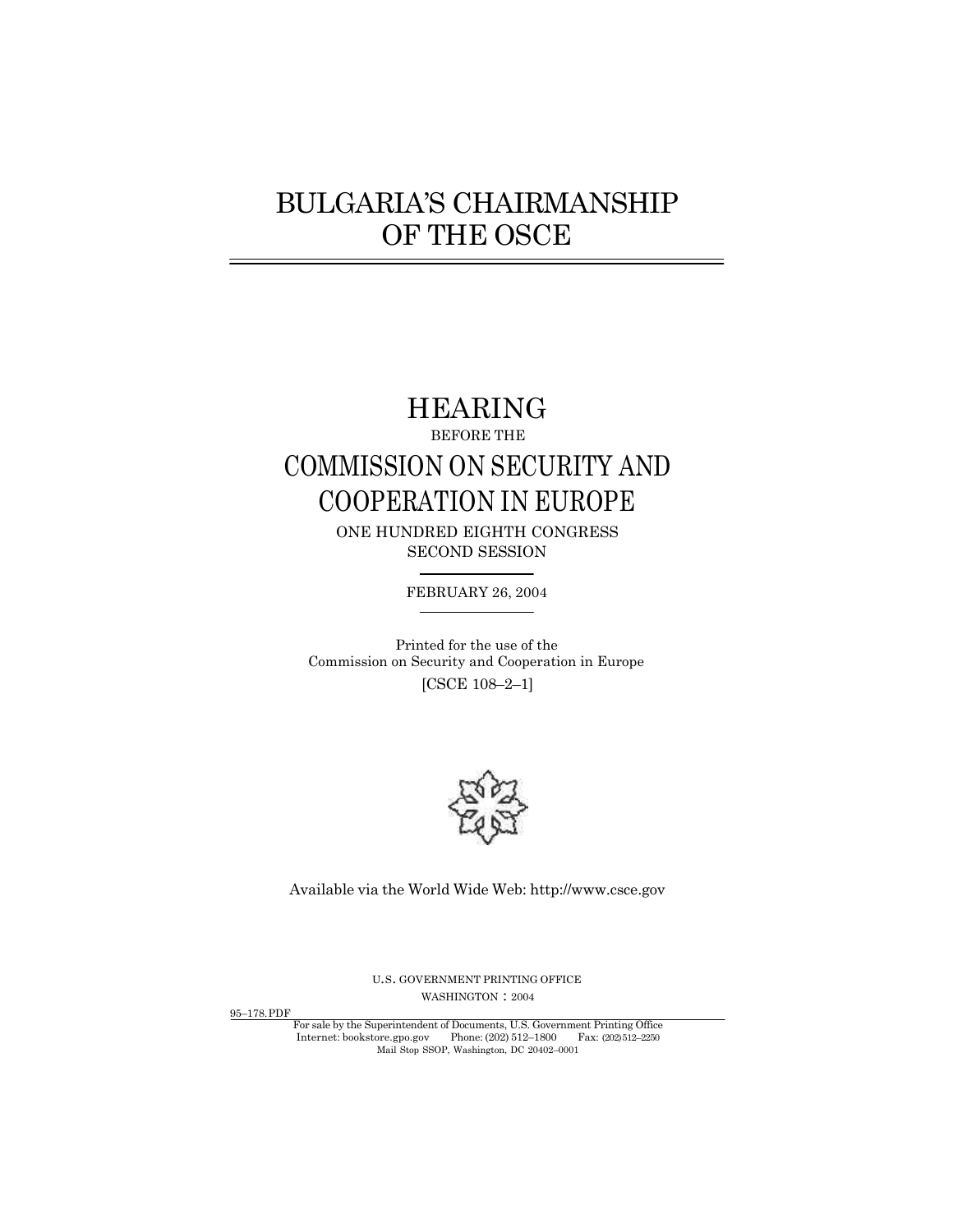## **COMMISSION ON SECURITY AND COOPERATION IN EUROPE**

#### **LEGISLATIVE BRANCH COMMISSIONERS**

HOUSE CHRISTOPHER H. SMITH, New Jersey Chairman FRANK R. WOLF, Virginia JOSEPH R. PITTS, Pennsylvania ROBERT B. ADERHOLT, Alabama ANNE M. NORTHUP, Kentucky BENJAMIN L. CARDIN, Maryland LOUISE MCINTOSH SLAUGHTER, New York BOB GRAHAM, Florida ALCEE L. HASTINGS, Florida VACANT

SENATE BEN NIGHTHORSE CAMPBELL, Colorado Co-Chairman SAM BROWNBACK, Kansas GORDON H. SMITH, Oregon KAY BAILEY HUTCHISON, Texas SAXBY CHAMBLISS, Georgia CHRISTOPHER J. DODD, Connecticut RUSSELL D. FEINGOLD, Wisconsin HILLARY RODHAM CLINTON, New York

#### **EXECUTIVE BRANCH COMMISSIONERS**

LORNE W. CRANER, Department of State VACANT, Department of Defense WILLIAM HENRY LASH III, Department of Commerce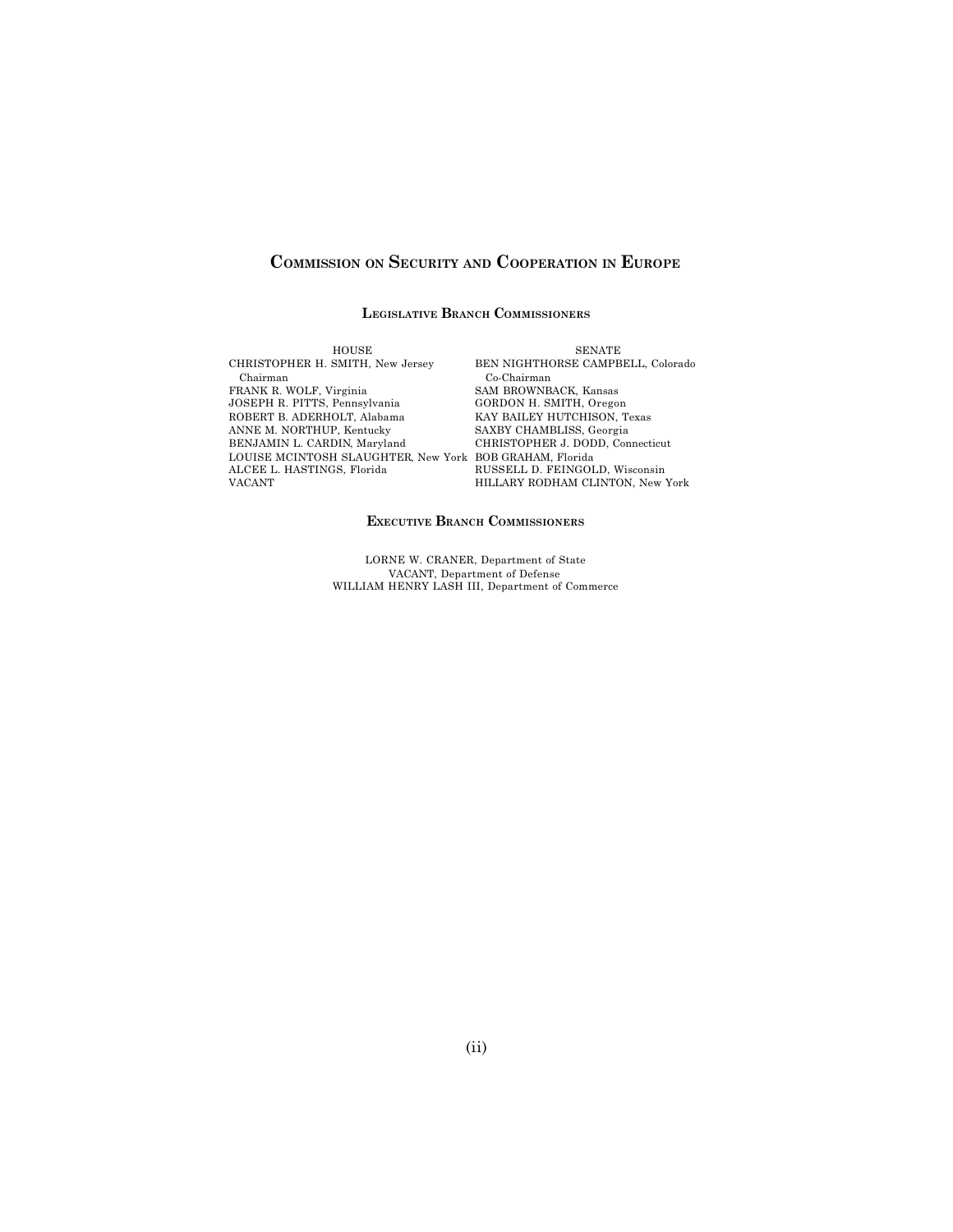## **BULGARIA'S CHAIRMANSHIP OF THE OSCE**

**FEBRUARY 26, 2004**

### **COMMISSIONERS**

PAGE

| Hon. Christopher H. Smith, Chairman, Commission on Security and                                                                                                                                                                                                                                                                                                                                                                                                                                                                                 |  |
|-------------------------------------------------------------------------------------------------------------------------------------------------------------------------------------------------------------------------------------------------------------------------------------------------------------------------------------------------------------------------------------------------------------------------------------------------------------------------------------------------------------------------------------------------|--|
| $Cooperation in Europe \ _{} \ \dots \ _{} \ \dots \ _{} \ \dots \ _{} \ \dots \ _{} \ \dots \ _{} \ \dots \ _{} \ \dots \ _{} \ \dots \ _{} \ \dots \ _{} \ \dots \ _{} \ \dots \ _{} \ \dots \ _{} \ \dots \ _{} \ \dots \ _{} \ \dots \ _{} \ \dots \ _{} \ \dots \ _{} \ \dots \ _{} \ \dots \ _{} \ \dots \ _{} \ \dots \ _{} \ \dots \ _{} \ \dots \ _{} \ \dots \ _{} \ \dots \ _{} \ \dots \ _{} \ \dots \ _{} \ \dots \ _{} \ \dots \ _{} \ \dots \ _{} \ \dots \ _{} \ \dots \ _{} \ \dots \ _{} \ \dots \ _{} \ \dots \ _{} \ \dots$ |  |
| Hon. Benjamin L. Cardin, Ranking Member, Commission on Security                                                                                                                                                                                                                                                                                                                                                                                                                                                                                 |  |
|                                                                                                                                                                                                                                                                                                                                                                                                                                                                                                                                                 |  |
| Hon. Alcee L. Hastings, Commissioner, Commission on Security and                                                                                                                                                                                                                                                                                                                                                                                                                                                                                |  |
|                                                                                                                                                                                                                                                                                                                                                                                                                                                                                                                                                 |  |

#### **WITNESS**

| His Excellency Solomon Passy, Bulgarian Minister of Foreign Affairs, |
|----------------------------------------------------------------------|
|                                                                      |

### **APPENDICES**

Prepared Statement of Hon. Ben Nighthorse Campbell, Co-Chairman, Commission on Security and Cooperation in Europe .................................18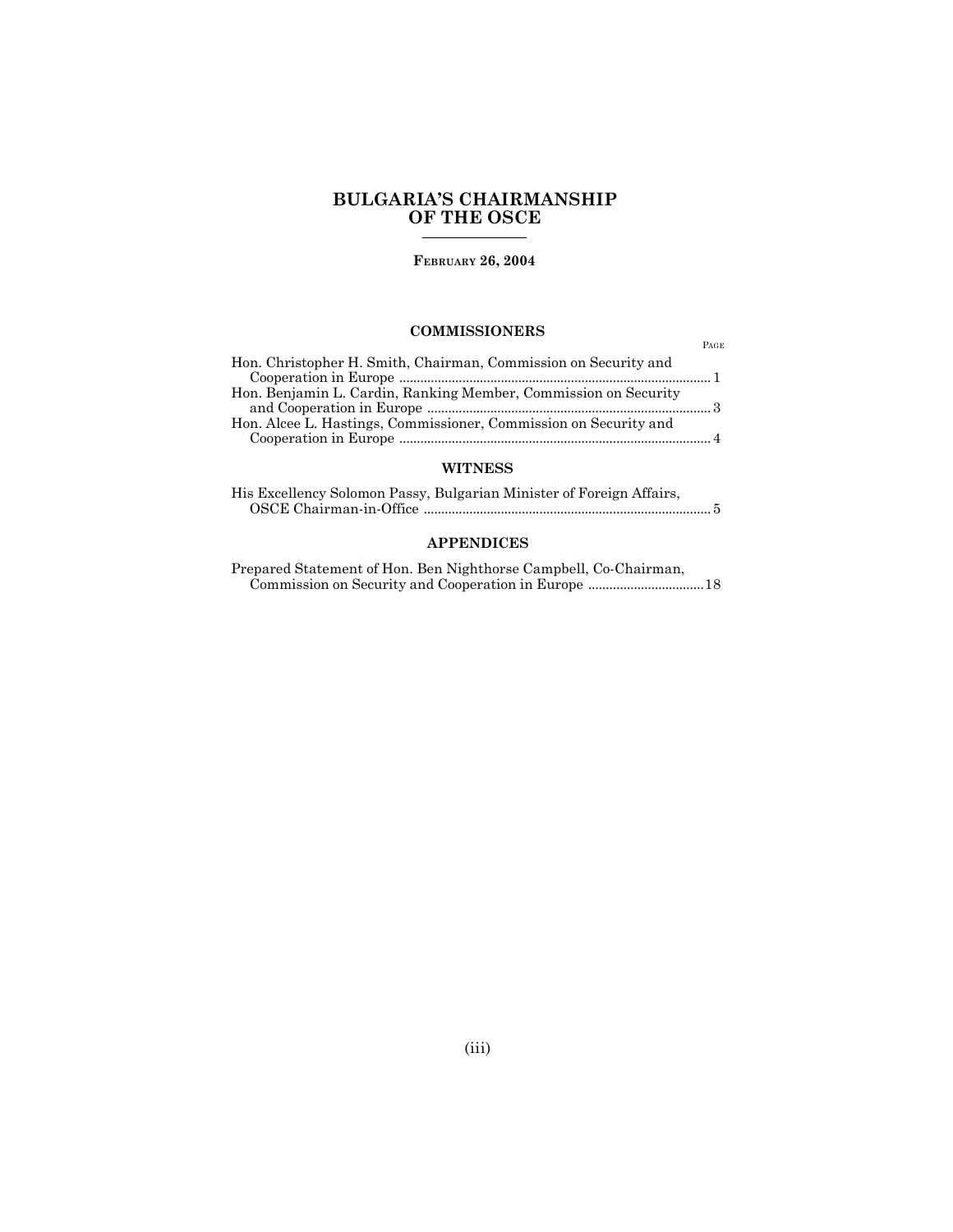### **BULGARIA'S CHAIRMANSHIP OF THE OSCE**

#### **FEBRUARY 26, 2004**

#### **COMMISSION ON SECURITY AND COOPERATION IN EUROPE WASHINGTON, DC**

The Commission met in Room 334, Cannon House Office Building, Washington, DC, at 10:30 a.m., Hon. Christopher H. Smith, Chairman, Commission on Security and Cooperation in Europe, presiding.

*Commissioners present:* Hon. Christopher H. Smith, Chairman, Commission on Security and Cooperation in Europe; Hon. Benjamin L. Cardin, Ranking Member, Commission on Security and Cooperation in Europe; and Hon. Alcee L. Hastings, Commissioner, Commission on Security and Cooperation in Europe.

*Witness present:* His Excellency Solomon Passy, Bulgarian Minister of Foreign Affairs, OSCE Chairman-in-Office.

#### **HON. CHRISTOPHER H. SMITH, CHAIRMAN, COMMISSION ON SECURITY AND COOPERATION IN EUROPE**

Mr. SMITH. Good morning. First I want to welcome all of you to this hearing of the Commission on Security and Cooperation in Europe. This morning we especially warmly welcome the Foreign Minister of the Republic of Bulgaria, His Excellency Solomon Passy.

Minister Passy has had a long and varied career, including as an academic, a parliamentarian, and president of Bulgaria's largest nongovernmental organization, the Atlantic Club of Bulgaria.

Since the fall of communism, he has been a leading proponent of Bulgaria's integration into the Euro-Atlantic community. This has a special significance with Bulgaria's impending NATO membership. With Bulgaria now leading the OSCE, we welcome Mr. Passy as the Chairman-in-Office.

I am very pleased that, in outlining your program for 2004, Mr. Minister, you stressed that implementation of OSCE commitments will top your agenda. Indeed, implementation of freely undertaken commitments by all 55 participating States is central to fostering cooperation, democratic transformation and respect for human rights and the rule of law in the OSCE region, thereby contributing significantly to the Euro-Atlantic stability and security. OSCE's core mission is to help ensure implementation.

As you know, Mr. Minister, we continue to face many challenges in the OSCE region. Even a short list would include the endless agony of war-torn Chechnya, the extremely difficult negotiations in Transdnies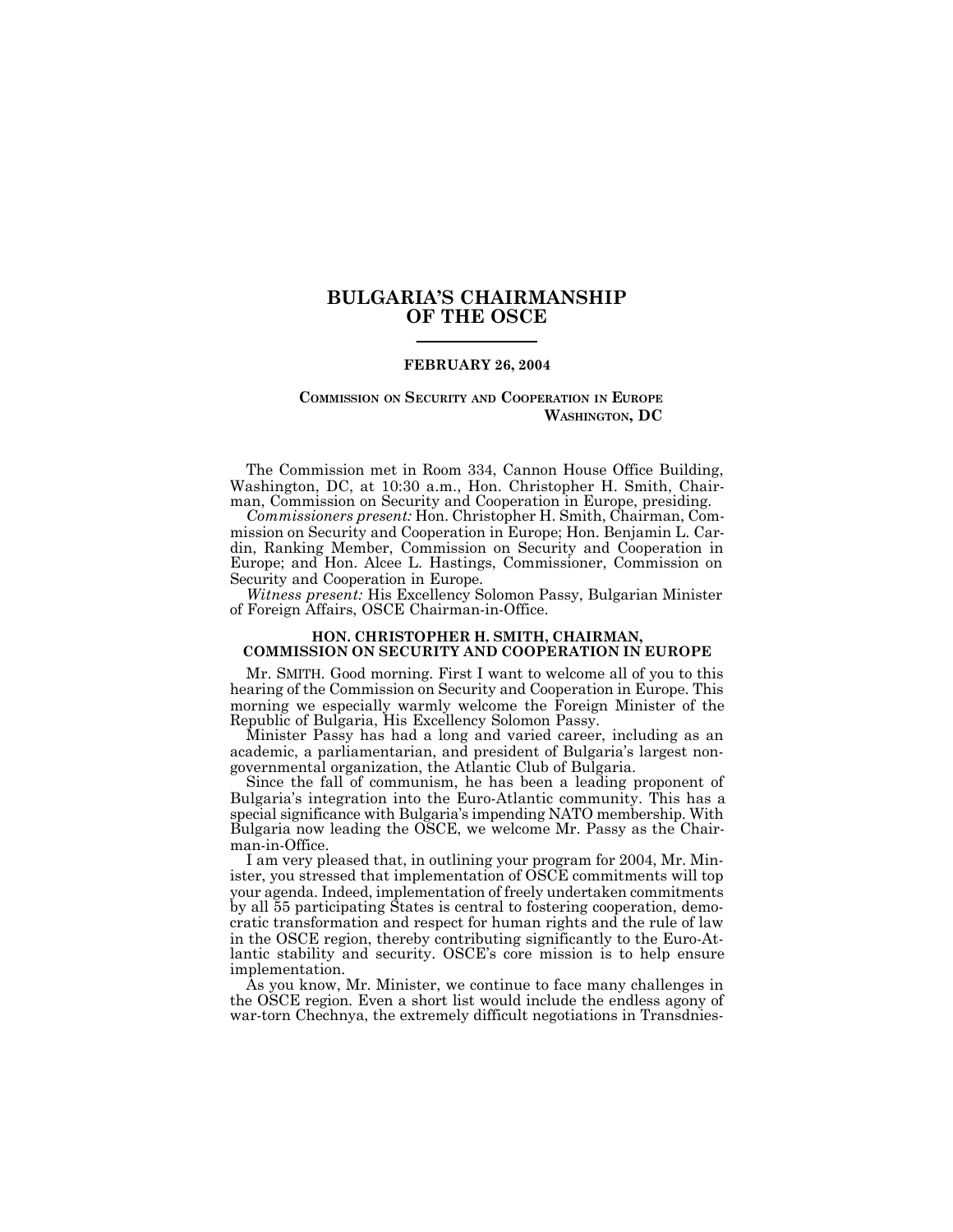tria, the upcoming elections in Ukraine, the crackdown in Azerbaijan following rigged elections, the fledgling democracy in Georgia, the dismal human rights situation in Belarus and Uzbekistan, the entrenchment of a bizarre dictatorship in Turkmenistan, human trafficking, corruption that undermines the rule of law, and violent intolerance that tears the fabric of our societies.

I hope that the Bulgarian Chairmanship will maintain support for the OSCE's efforts to combat trafficking in persons, as we discussed in our earlier meeting.

Having been appointed last week at the OSCE Parliamentary Assembly's Winter Meeting as the first Special Representative on Human Trafficking Issues, I will encourage the legislatures in the region to revamp laws whenever needed to provide the tools necessary for combating slavery.

In conjunction with strong leadership on this issue from the Chairman-in-Office, I believe we are poised to make substantial progress in thwarting this evil and nefarious trade.

In the spring of 2002, Europe witnessed a spike in anti-Semitic violence not seen in decades. Members of the Helsinki Commission have since actively engaged in the fight against anti-Semitism in the OSCE region, urging our fellow parliamentarians and government leaders to take action. There appears to be a gradual diminution of violent acts although sporadic episodes continue to arise throughout the region.

I was pleased that the Ministerial Council took a strong position on this, with foreign ministers again denouncing anti-Semitism and intolerance and approving a follow-up conference on anti-Semitism and a follow-up conference on racism, xenophobia and discrimination. These evils are worthy of more attention and I appreciate Bulgaria's leadership in supporting and facilitating these two events.

We look to Bulgaria to play a helpful role in fostering implementation of the newly-adopted plan on Roma and Sinti. Two years ago we were fortunate to have the Bulgarian Ambassador participate in a hearing on Romani human rights issues. We invited her contribution in light of Bulgaria's positive efforts to integrate its Romani minority in the field of education.

Just a few months ago, Bulgaria adopted comprehensive anti-discrimination legislation consistent with the Istanbul OSCE Summit Declaration, but much remains to be done to improve the situation for Roma in the OSCE. I am alarmed by reports of violent clashes between Roma and police in Slovakia and will continue to monitor developments there.

As you know, we have had the chairmen-in-office testify for the last 3 years: the foreign ministers of Romania, Portugal and the Netherlands. Your appearance is unique in that you are appearing before the Commission earlier in your tenure as Chairman.

The responsibilities of leading the OSCE will be challenging, yet this is also an exciting time for your country. I have followed Bulgaria, as our whole Commission has followed Bulgaria's remarkable transition since the fall of communism, and we are very pleased at Bulgaria's progress as a democratic country about to become a full-fledged member of NATO.

Unthinkable just 15 years ago, I know you have worked hard to achieve these reforms. We salute Bulgaria's firm cooperation in the war on terrorism and in building a more secure, peaceful and democratic world.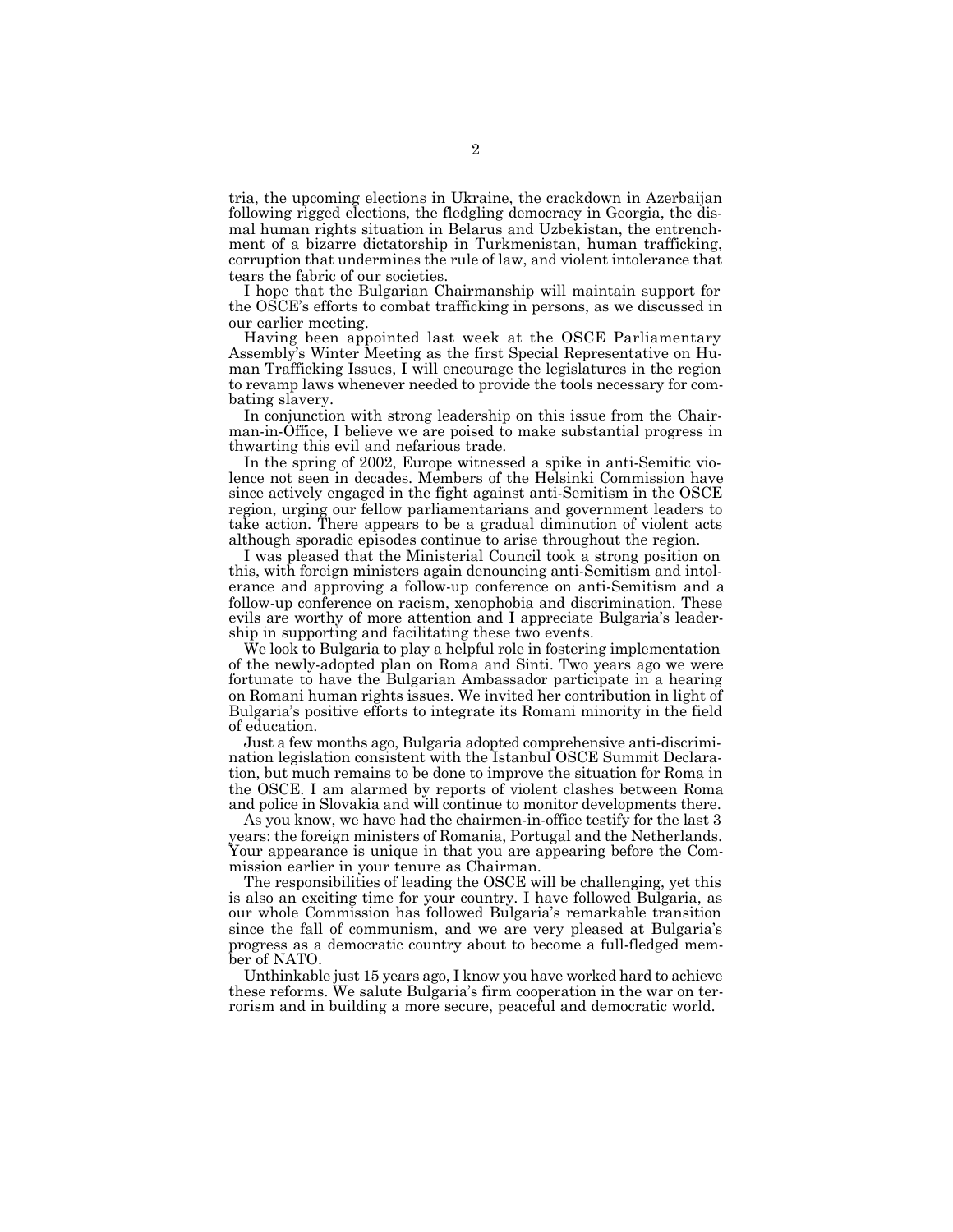You bring a unique perspective to the chairmanship, coming from a country that has come a long way in such a short period of time in its democratic transformation. At the same time, we recognize the challenges that Bulgaria still faces in tackling corruption and organized crime and ensuring the rights of Roma and other minorities and in the area of religious liberty.

Mr. Minister, we wish you success in the months ahead in your efforts to strengthen the OSCE process.

At this point, I would like to yield to my very distinguished colleague, Ben Cardin, the Ranking Member on the Commission.

#### **HON. BENJAMIN L. CARDIN, RANKING MEMBER, COMMISSION ON SECURITY AND COOPERATION IN EUROPE**

Mr. CARDIN. Thank you very much, Mr. Chairman.

Dr. Passy, it is a pleasure to have you before our Commission.

We just had the opportunity of being together in Vienna at the Winter Meeting of the OSCE Parliamentary Assembly, and we very much appreciated your openness at that meeting going over with our fellow parliamentarians your priority and vision for the year.

The Chair-in-Office is the key position for how OSCE progresses, and I must tell you we are extremely pleased to have you as the Chair-in-Office. Your reputation, your leadership, your frankness, all are what I think OSCE needs at this point, and we look forward to being a full partner, our U.S. delegation. As you have stated so well, your priority to implement the commitments that have already been made by the OSCE states; we think that is exactly what we should be doing and we very much look forward for strategies as to how our delegation can help in accomplishing that work.

Our Chairman mentioned some priorities of the U.S. delegation. One has been moving ahead with the anti-Semitism conference in Berlin. We are very pleased that is on track and we thank you very much for your support.

As part of that effort, though, we are hoping that the states of OSCE will comply and send statistical information to the ODIHR, and I would hope that Bulgaria would be one of those states that would be in the forefront to make sure that is done as promptly as possible and helping us encourage other states to move forward with transmission of information to the office of ODIHR.

On a similar line, we will have a follow-up meeting on racism, xenophobia and discrimination in September in Brussels, and I would hope that meeting would also receive the same type of priority and attention. With the widespread violence against Roma and other minorities, it is important that we maintain our commitment in this regard.

I was the chief sponsor of two OSCE Parliamentary Assembly resolutions on the North Caucasus, and the Chairman mentioned the current situation in Chechnya. We were very disappointed with the Russian delegation withholding its consensus on the mission mandate at the end of 2002, and we would hope that you—I know that you had recent meetings with the Foreign Minister in Moscow. We look forward to any thoughts you may have as to how we can move forward in a renewed effort regarding OSCE in Chechnya.

I chair the Parliamentary Assembly's Committee on Economic Affairs, Science, Technology and Environment, and therefore I was extremely pleased that at the Ministerial Meeting in Maastricht we were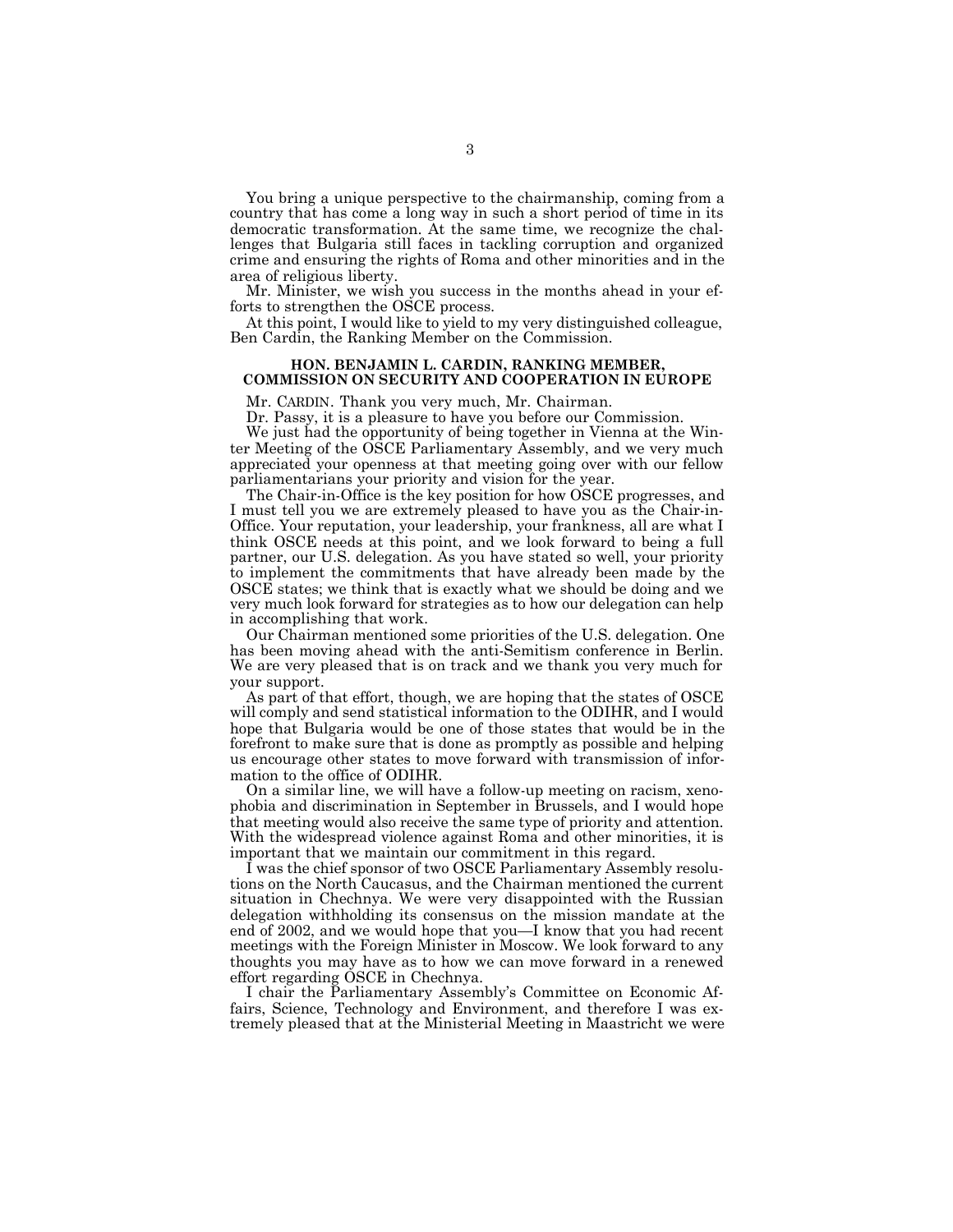able to adopt the strategy document for economic and environmental dimension. This is the first major effort to do this since the 1990 Bonn Document.

So I look forward to hearing your assessment as to how we move forward in implementing the commitments that were made in Maastricht in regards to the economic areas.

I would just mention that in one meeting in Vienna, Nino Burjanadze reported to us the progress made in Georgia. And just one point I would emphasize in that report:

She pointed out that corruption basically was one of the key reasons to bring down the Government of Georgia, and that for Georgia to make progress, to attract international investment, to be able to get the type of support that they're going to need in order to make the economic reforms that are going to be critical, they have to move ahead on the democratic reforms. They must move ahead on anti-corruption. They must move ahead on rule of law, if they're going to be able to attract the investment they need in order to be successful.

So we do think all these issues are very much related: what we do on the economic front, what we do on human rights, what we do on security. We very much appreciate your advice to us, as an organization that must work with consensus, how we can assist you in moving forward on the commitment that we've all made at OSCE. We look very much forward to your testimony.

Mr. SMITH. Thank you, Mr. Cardin.

The chair recognizes Mr. Hastings.

#### **HON. ALCEE L. HASTINGS, COMMISSIONER, COMMISSION ON SECURITY AND COOPERATION IN EUROPE**

Mr. HASTINGS. Thank you very much, Mr. Chairman. I join you and the Co-Chairman in welcoming our friend, Dr. Passy, the Chairmanin-Office of OSCE.

We appreciate having the opportunity to discuss with you the many critical issues facing the OSCE. I want to thank you for your leadership, Mr. Minister.

As I have had the opportunity to speak with you personally within the last week when I was in Vienna, I'll not bore you or the Commission with long introductory remarks. Suffice it to say that I think you know of mine and the committee's personal passion and commitment to this organization, and I look forward to working even more closely with you over the coming year.

I have asserted to you and intend to keep that foremost in mind in your discussions that it is essential that the delegation in Vienna and the members of the Parliamentary Assembly work more closely together as we face the challenges ahead.

Additionally, I salute you on your vision of Bulgaria's Chairmanship this year, and I specifically refer to the powerful remarks that you made in Vienna regarding implementation of OSCE commitments. Without enumerating them, suffice it to say that I know that you intend, to the extent that you can, to pursue those interests.

Dr. Passy, I want to apologize to you and the Commission in advance. All of the problems are not in Europe or in the trans-Atlantic relationship. In the Western Hemisphere, we have an ongoing significant diplomatic and humanitarian crisis in Haiti. I happen to be a person that's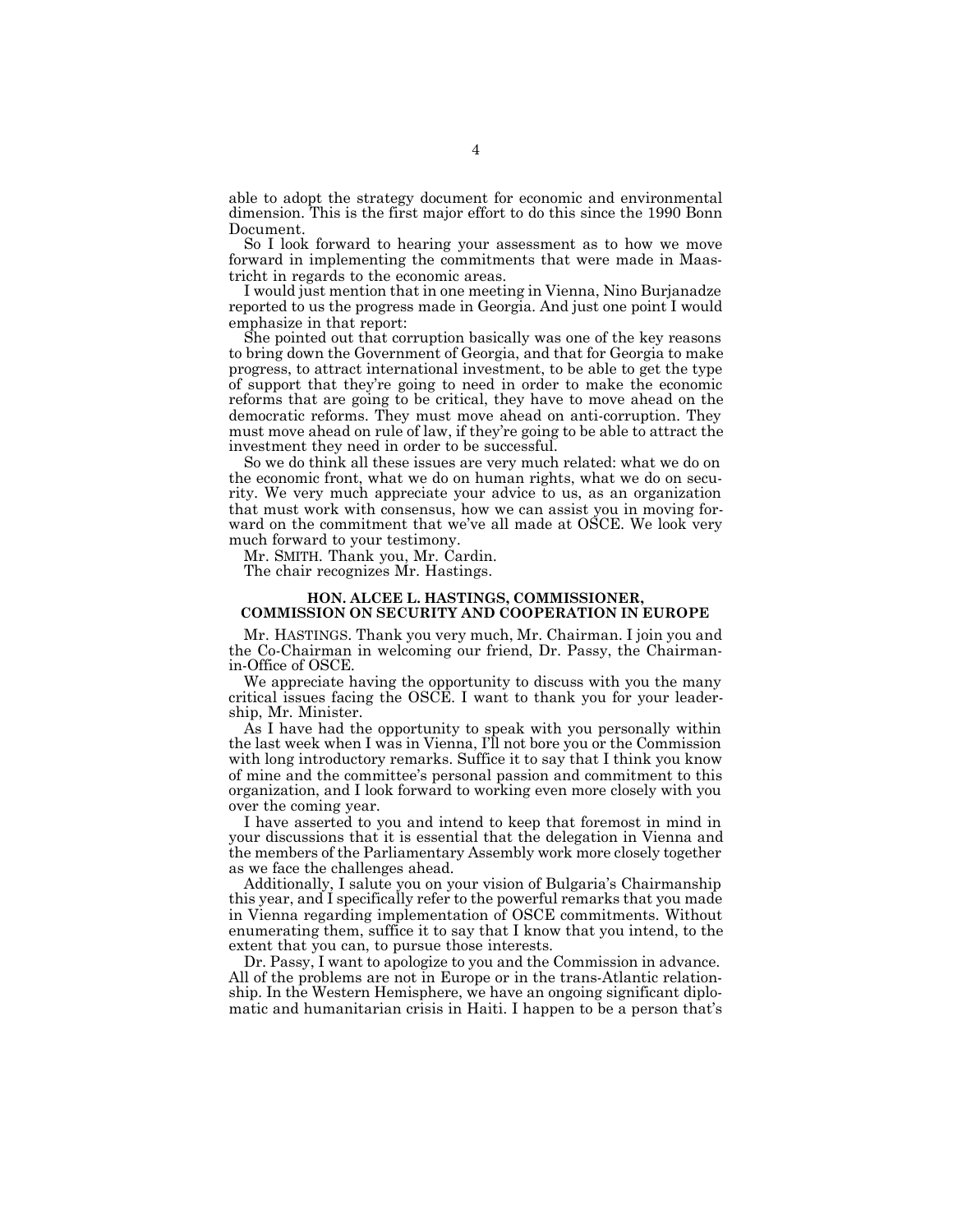directly involved in trying to participate in resolving that conflict, and I am in a meeting that I left and I am going to have to return to that meeting. So I apologize to you.

But I would add, because you referred to it and just so that the Commission is on record, a note of personal condolence for your personal friend, the President of Macedonia, who was killed in the airplane crash.

If the record will permit, I wanted to draw from one of the references made by someone else that you know. European Commission Chief Romano Prodi said, "It was a very sad day for Macedonia, that loses a wise and balanced leader; a very sad day for the Balkan region, whose integration he had spent so much effort trying to achieve; and a very sad day for Europe, that loses a friend and a supporter of the values of tolerance on which your union is based."

I am sure that his memory will rest with you in your undertakings, and you obviously have all of our condolences. And if you would convey that to any or all who are concerned, we'd appreciate it.

Thank you.

Mr. SMITH. Thank you very much, Mr. Hastings, and let me just echo and on behalf of the Commission express our very strong and heartfelt condolences on the passing of Macedonian President Boris Trajkovsky in the plane crash that just occurred. He was a great man. He certainly brought Macedonia, since 1999, forward when it comes to democratization and human rights. Our entire Commission, like you, feels very touched by the loss. He will be missed.

 Before going to Dr. Passy, I would like to note that Ambassador Ivan Naydenov, the director of the OSCE Bulgarian Foreign Ministry and personal representative of the Chair-in-Office, is with you today; Richard Murphy, the OSCE spokesman; and Ambassador of the Republic of Bulgaria to the United States, Elena Poptodorova, who is also here and has been here before and has done a wonderful job for your country, representing you to the United States.

Dr. Passy, please proceed however you wish.

#### **HIS EXCELLENCY HON. SOLOMON PASSY, BULGARIAN MINISTER OF FOREIGN AFFAIRS, OSCE CHAIRMAN-IN-OFFICE**

Min. PASSY. Thank you, Mr. Chairman.

Distinguished members of the U.S. Congress and the Helsinki Commission, ladies and gentlemen, first of all, thank you for the condolences that you extended for the death of President Trajkovsky. I would like to join on behalf of my delegation and my government and OSCE and the Bulgarian people to these condolences that we want to extend to our Macedonian neighbors. President Trajkovsky was a great European from the Balkans.

It is really an honor and privilege for me to speak before the Commission on Security and Cooperation in Europe. Indeed, I am delighted to see the initials CSCE still in use. They meant a great deal to me and others of my generation as we struggled for the implementation of the Helsinki values back in the '70s and in the '80s

Your long-standing and persistent work of monitoring and implementation of the basic principles and values of the Helsinki process since its inception 30 years ago is widely recognized and appreciated.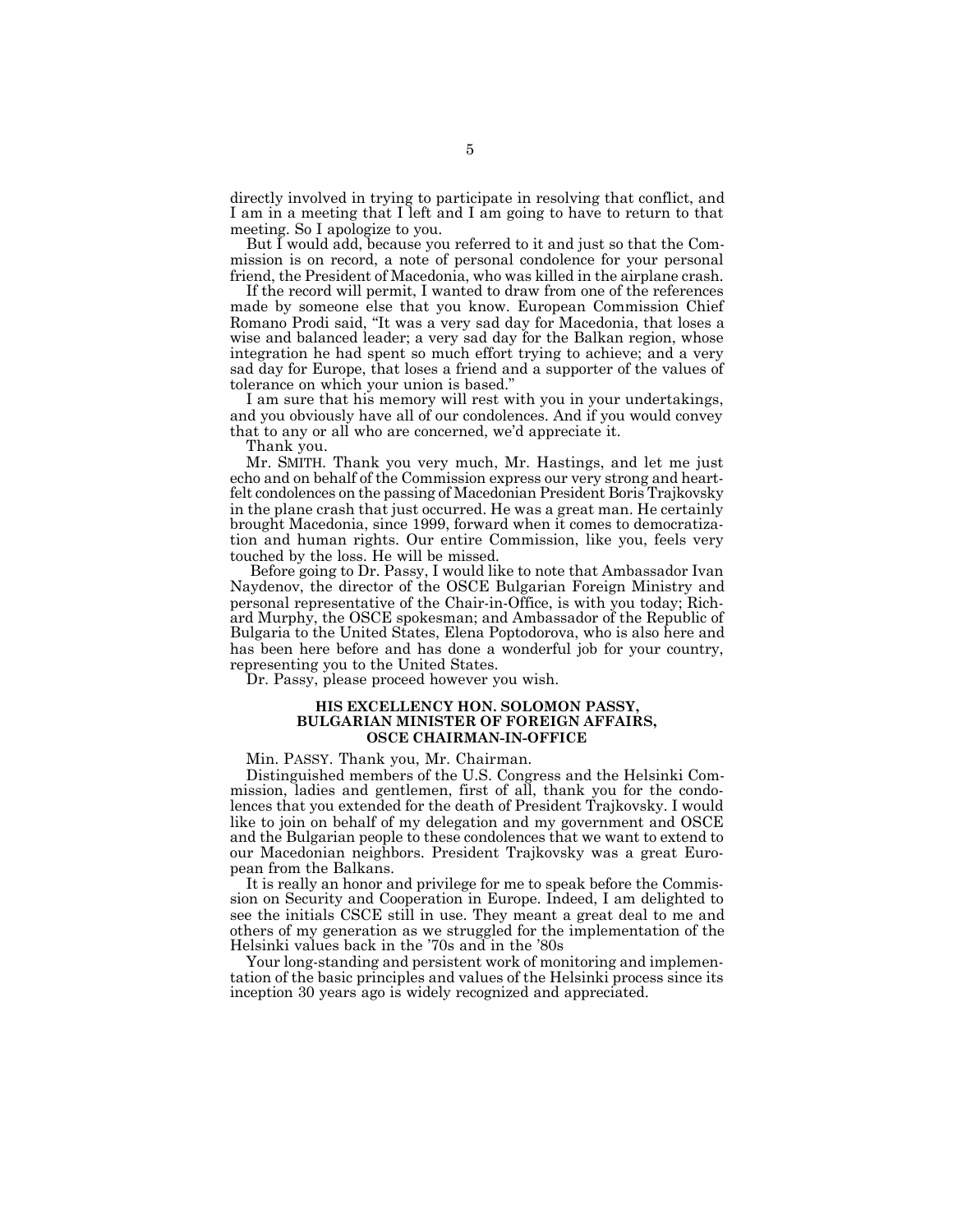In some ways, this is a daunting audience. I will rarely have an opportunity to address a body that is so well-informed about the OSCE. But on the other hand, the realization that this Commission shares my passion for this unique organization, as well as my determination to build on its considerable achievements, is a wonderful encouragement.

It is a pleasure to see again my friend Chris Smith and his colleagues, whom I saw just last week in the meeting of the OSCE Parliamentary Assembly in Vienna. I salute the role played by the assembly in our work, especially in monitoring and observing elections.

I sometimes hear people speculate about whether the OSCE is still needed in the 21 century. NATO and the European Union are enlarging. There is a NATO–Russia Council. So who needs the OSCE?

But let us pause to consider just how much the OSCE has achieved in its short life. When I say short, I remind you that we will celebrate our 10th anniversary as the OSCE in December this year.

The organization is exactly the same age as my youngest son. It is barely out of its infancy, and yet we have much to be proud of.

During the past decade, the OSCE has helped to end the civil war in Tajikistan and constrain conflicts in the former Yugoslav Republic of Macedonia, Moldova and Georgia. It played a major role in building civil society in post-conflict Bosnia and Kosovo and continues to do so.

Today the relevance of our unique comprehensive approach to security, stressing human rights and economic development as well as political-military issues, is undiminished.

The OSCE is the only European security forum that includes the United States, Canada and all the countries from the former Soviet Union as full and equal members. Our 18 field missions, especially in the countries in the Caucuses and Central Asia, represent an unrivaled on-the-ground presence that can help us all deal more effectively with new threats to security, not the least of which is terrorism. I will have more to say about this later.

Bulgaria has taken the OSCE Chairmanship at a significant period in international relations. Both the European Union and NATO are welcoming new members this year. Out of 55 OSCE participating States, 26 will soon be members of NATO and 27 will belong to the European Union. Bulgaria, along with six other European countries, will join NATO this spring and my country will join the European Union in January 2007.

I am convinced that these two historic enlargements will be beneficial for the OSCE. They have the potential to further strengthen the core function of the organization, creating a common and indivisible security space promoting human rights and contributing to the building of democratic institutions throughout the OSCE region.

The December 2003 Maastricht Ministerial Council produced a number of valuable action-oriented strategies. Our priority is to translate these commitments into practical actions.

Preventing and combating terrorism is a top priority for all of us. The work of the OSCE in fighting terrorism rarely makes headlines, but that does not diminish its importance. With the practical, pragmatic approach that is so characteristic for our organization, we have concentrated our efforts on concrete areas where we can make a real difference: airport security, policing, secure travel documents to name but a few.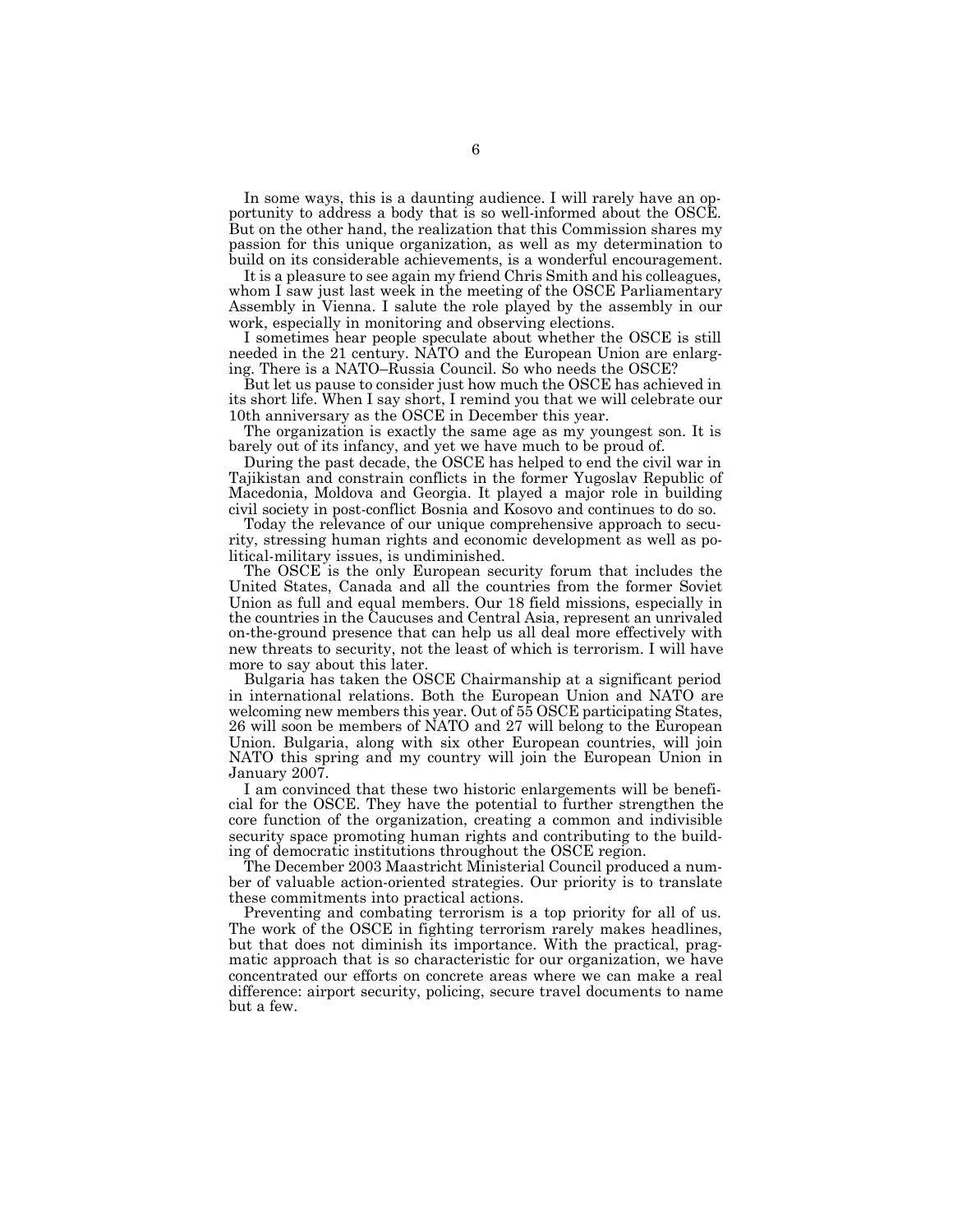Let me give you some examples. We all know that Al Qaeda and its affiliates possess shoulder-fired missiles and have used them against aircraft. Man-portable air defense systems, or MANPADS as they're known, are being sold on the black market in and around OSCE countries.

Recognizing this threat, the OSCE last month held the first intergovernmental conference on this subject, bringing together experts in airport security and counterterrorism to discuss how we can all defend ourselves against this menace.

This was not about worthy statements of intent by diplomats. It was about the practitioners, the security experts, the people at the hard end, sharing their experience, threat assessments and best practices.

OSCE participating States are keenly aware of the need to strengthen communication between their counterterrorism officials, but we do not just talk about it. The OSCE has launched an Internet-based network linking these officials through which they are exchanging information. Once again, we're bringing together the practitioners.

We're strengthening our partnership with the international organizations. Continued close interaction with the United Nations Counter-Terrorism Committee is of crucial importance. In March, the OSCE will host in Vienna the third special meeting of the U.N. Counter-Terrorism Committee with international, regional and sub-regional organizations.

The December 2003 Maastricht decision on travel document security affirmed the commitment of participating States to meet certain security standards for passports and other documents. Implementation of the decision will start with the workshop on travel document security in Vienna on the 1 and 2 of March.

This is not an abstract or theoretical discussion. It is about making it more difficult for terrorists and criminals to cross national frontiers using false passports and ID cards.

I am proud to tell you that we in Bulgaria have some of the most secure passports in the world, offering multiple levels of protection against forgery. I am told it will take another three to 5 years before the European Union has passports of such technical sophistication. We are also one of the few, if not only, countries that uses color photos in the visas which we issue. This is a practice that we are ready to share with many other countries and governments.

The OSCE is expanding its activities in policing. Our senior police adviser, Richard Monk, who addressed the distinguished Commission last year, has built up an impressive team of experienced police officers whose expertise is greatly in demand of our participating States, most recently in Kyrgyzstan, as they struggle to modernize their police forces.

Policing is in some respects the perfect OSCE issue, bringing together security and human rights. An efficient, accountable police force that is trusted by the population it serves does not have to resort to brutality or torture to obtain information needed to solve crimes.

U.S. police officers have served with distinction in OSCE police operations and your country has been generous in funding them. I am very grateful for your continued support, but I have to mention that Mr. Monk still does not have all the resources he needs to meet the demands for his team's policing expertise, and I appeal to all participating States to give him the backing he deserves.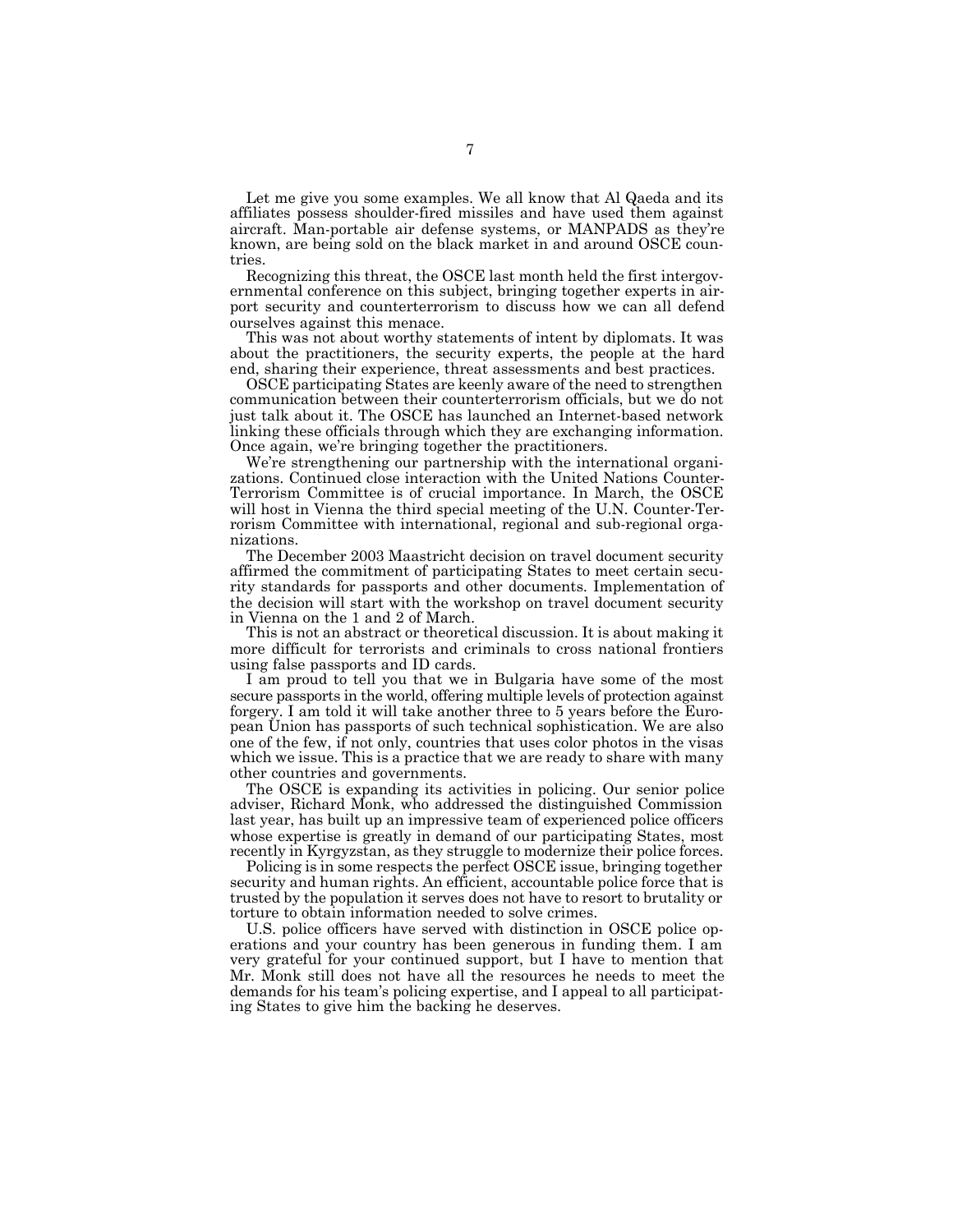As I said, there are activities that you are unlikely to read about in your newspapers, but I am convinced that taken together they represent measures of real practical value in the war on terrorism that will make us all more secure.

Security clearly remains a top priority for all of us, but that does not mean we will neglect the human dimension of OSCE activities, which I know is a particular concern of this Commission. On the contrary, it is the shared values, human and democratic, that underlie our comprehensive approach to security that make the OSCE unique. We must never stop championing these values.

The Bulgarian Chairmanship will do its best to further advance the goal of combating anti-Semitism, racism, xenophobia and other forms of discrimination in the OSCE area. These phenomena continue to be a challenge for many of our societies.

At present, we're preparing three important events for this year: a conference on anti-Semitism in Berlin on April 28 and 29, following up on our successful event in Vienna last year at which the U.S. delegation was ably led by former Mayor Giuliani. The second one is a conference in Brussels on tolerance and the fight against racism, xenophobia and discrimination. The third is a special meeting in Paris on the relationship between racist, xenophobic and anti-Semitic propaganda on the Internet and hate crimes.

Trafficking in human beings will continue to be a focus of the Chairmanship in 2004. The OSCE Action Plan to Combat Trafficking in Human Beings provides the participating States with a comprehensive tool kit for eradicating this abominable phenomenon that afflicts all OSCE states, whether they're countries of origin, transition or destination.

The appointment of a special representative on human trafficking and the creation of a special unit in the OSCE secretariat needs to be finalized as soon as possible.

In this field, as in others, we need actions not words, but there is one key point that I would like to make. I believe too little attention is given to countries of destination. Of course, countries of origin and transit must combat the problem of human trafficking at its source, but we must not forget that many of the women and young girls who fall victim of this barbarous trade end up in Western cities, on the streets, in bars, in nightclubs, in brothels.

I would like to see a concerted and high-profile campaign by all OSCEparticipating States, both east and west of Vienna, to rescue victims and punish those who abuse them. A firm and persistent police clampdown on the work of traffickers in Western cities would send a clear message to these criminal gangs that their evil work will not be tolerated.

And victims should not be criminalized as all too often is the case. They deserve our assistance and should be treated with compassion and respect.

Mr. Chairman, allow me to highlight some regional issues that we feel deserve particular attention.

Georgia, under its new leadership, is preparing for parliamentary elections next month. The elections should reconfirm this country's path to democracy and enable a real fresh start in rebuilding and modernizing the country.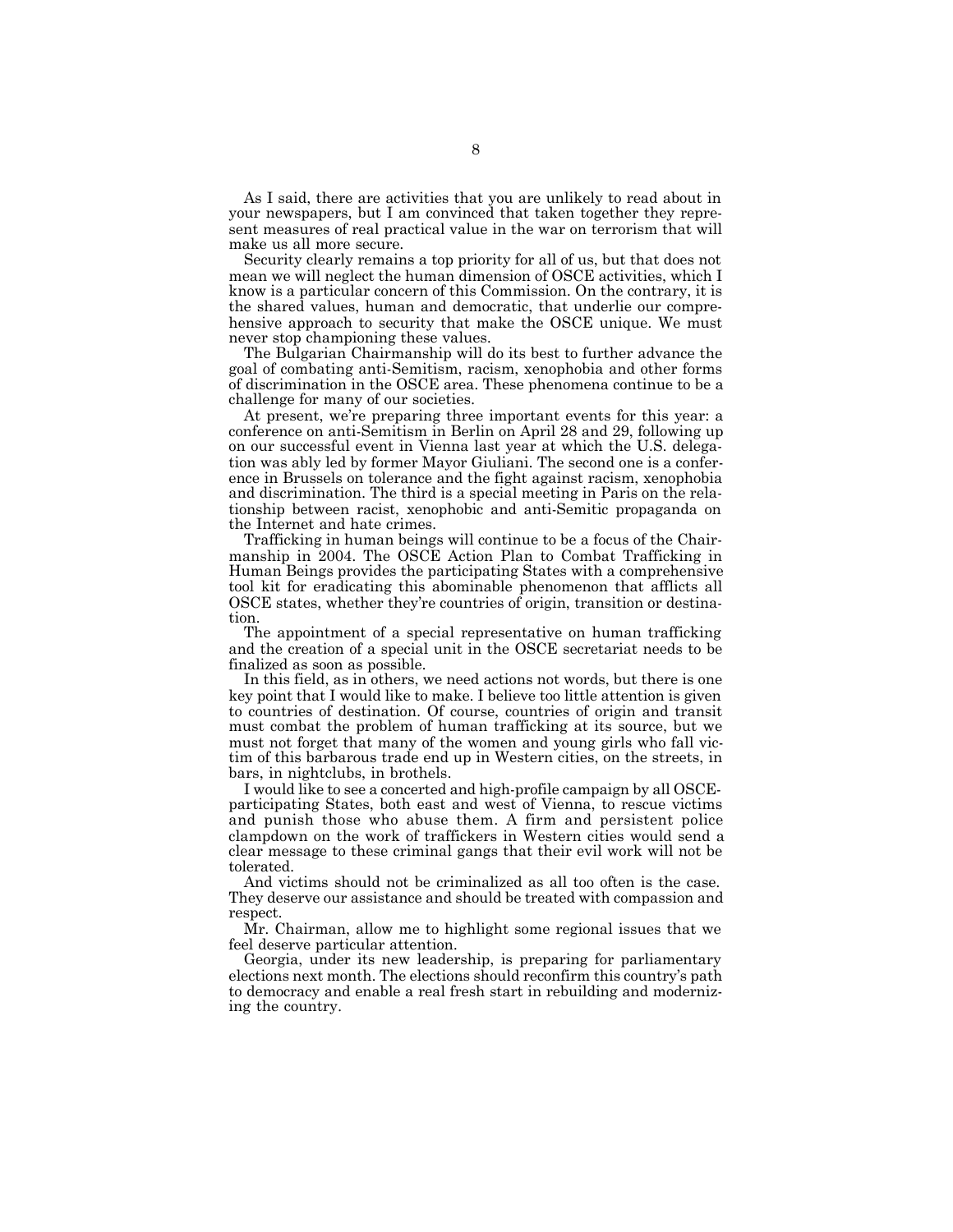During my recent visit to Georgia, I was impressed by the remarkable work that the OSCE is doing there, which includes monitoring the border with Chechnya and helping to dispose of stockpiles of ammunition from the Soviet era, as well as democratic institution building.

I am sure that our organization can do even more to help the country. The OSCE's Office of Democratic Institutions and Human Rights has a vital role to play in ensuring that the March 28 elections in Georgia are held in the best possible democratic conditions.

We're determined also to step up efforts to solve the Moldova conflict. The Bulgarian Chairmanship organized a meeting of the mediators in Sofia on January 27, which reiterated support for the five-sided format and continued the discussion on the mediator's document. The participants agreed to blueprints for resuming the negotiations. A second mediator's meeting took place this week in Belgrade, and our Ambassador is just arriving from there.

We will continue to encourage the parties to find a viable and longlasting solution for the problem.

During my visit to Moscow last week, Foreign Minister Ivanov said he would welcome a resumption of OSCE activity related to Chechnya. We have asked our staff to come up with proposals for projects related to Chechnya. ODIHR will be the principal partner on behalf of the OSCE.

As Chairman-in-Office, I very much welcome the readiness of the Russian Government to cooperate with the OSCE. The Chairmanship also renews its appeal to the Russian Federation to fulfill its Istanbul commitments.

An important priority for the Bulgarian Chairmanship is to step up the dialogue of the OSCE with the European Union and NATO. We believe that there is a growing need to improve coordination of our work with that of the European Union and NATO. Together we represent the key institutions for stability, security and democracy in the Euro-Atlantic area.

There is room to enhance further dialogue at institutional levels, as well as on the ground in the field presences. In this respect, we think that it would make sense if OSCE were invited to attend the EU-U.S. Summit in Ireland, as well as the NATO Summit in Istanbul, and the meetings of G–8. The relationship between the Russian Federation and the OSCE is also critical for the future of the organization.

The OSCE, EU, and NATO each have a dialogue of their own with the Mediterranean countries. Each makes a valuable contribution, but the time is right for a new approach. We believe that an EU–OSCE– NATO joint effort on the Mediterranean region could provide a useful framework for defining an integrated approach for enhancing cooperation in the area.

The Bulgarian Chairmanship has made education a key priority. We believe that education is a powerful tool for achieving the goals of comprehensive security and promoting the democratic norms and values of the OSCE. Education and training should continue to be a pivotal element in OSCE human rights protection programs and activities. They are critical for the promotion of respect for human rights and tolerance and the creation and development of democratic institutions. Education and training are vital for empowering individuals and groups with the capacity to resolve conflict in a peaceful manner.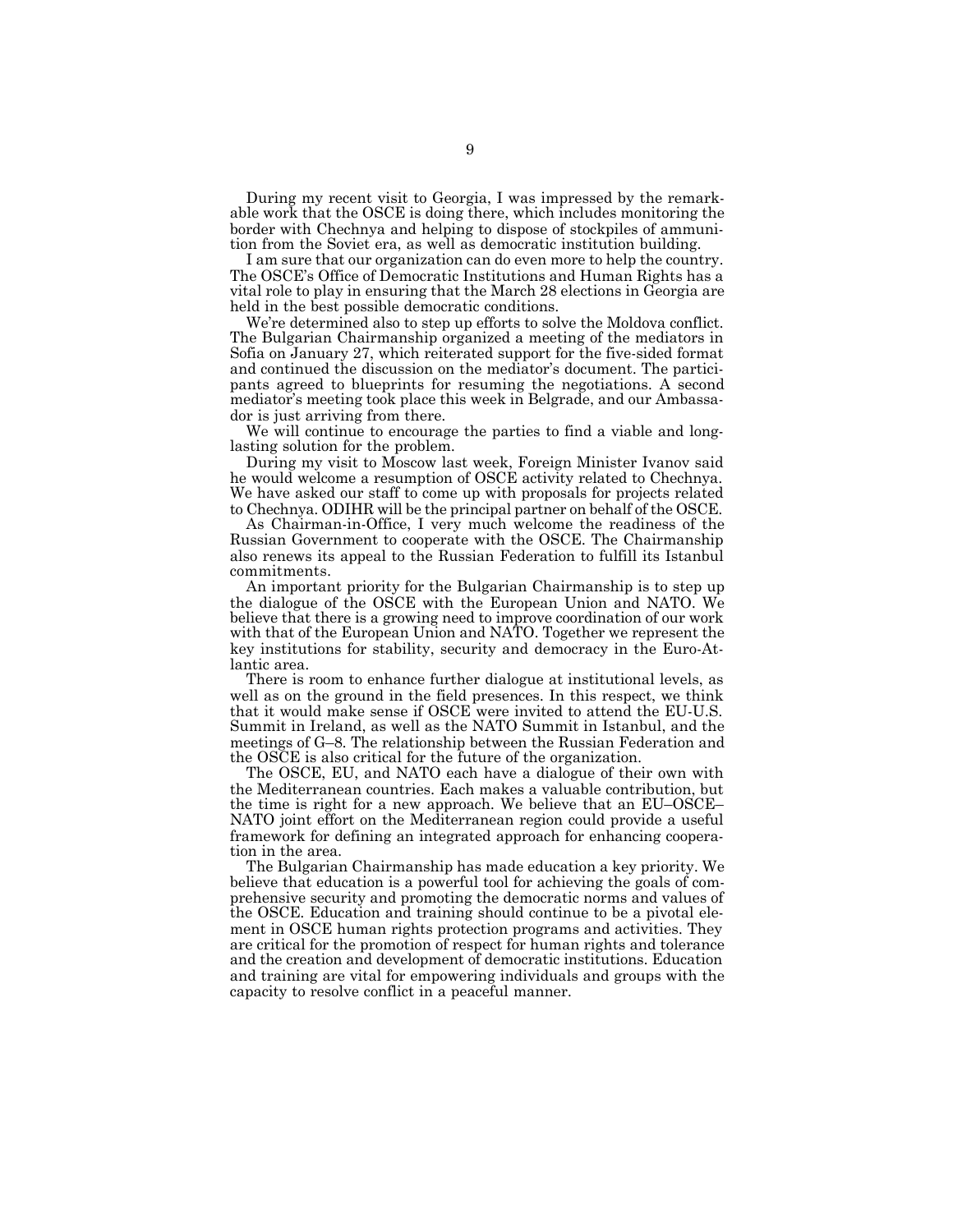The first Supplementary Human Dimension Meeting, SHDM as we call it, this year will be devoted to the topic of human rights, education and training.

In conclusion, let me say, Mr. Chairman, that what we would like to achieve this year is the implementation of agreed OSCE decisions. This will be the essence of our Chairmanship.

I would like to leave you my personal vision of the future of OSCE. I believe our current participating States should develop a greater appreciation of the value of this unique organization and make even more use of it in tackling the challenges we all face. I believe we should continue to refocus our activities more toward the Caucasus and Central Asia. I believe we should reach out more into adjacent areas, in particular Afghanistan or Iraq, offering in the first place the model of comprehensive, consensus-based cooperative security that has served the Euro-Atlantic area so well since the Helsinki Final Act.

More than that, I believe we should be willing to offer our proven expertise in building democracy and promoting security to countries outside the OSCE. This, I believe, will be the challenge for the next decade.

Thank you very much, Mr. Chairman, ladies and gentlemen, distinguished members of the Helsinki Commission. I will be glad to respond to your comments and questions.

Mr. SMITH. Dr. Passy, thank you very much for a very eloquent and comprehensive statement. The sentiments you have expressed, the heartfelt sentiments, are like music to our ears, I can tell you. You understand the issues and we feel that the OSCE is in very capable hands, and we look forward to a good, close collaboration.

I would encourage you, and I think you know this already, but we have an extraordinarily passionate and effective ambassador in Ambassador Minikes, who cares deeply about OSCE issues, works them 24/7, even comes to our Parliamentary Assemblies, sits, advises and works with us for days on end at our Parliamentary Assemblies. So you have a good friend in him and I do hope you will turn to him in any way that you think will be useful.

I also want to comment or say that we hope that Mr. Haraszti, the media representative—we know that Belarus was holding up a consensus on that and our hope is that the sooner that person is named, the better. So we are expecting some good things there because certainly media freedom is a very significant issue.

You mentioned Georgia. Yesterday President Saakashvili was here and went around and met with various Members of Congress and executive branch people. There are very high hopes now for Georgia with his win in a free and fair election, 96 percent of the people. In fact, he commented in his opening that it can only be downhill from now, because you cannot meet the expectations of 96 percent of the people.

Still, certainly he gets a godsend from this country, that everyone is looking at with a great deal of hope and optimism about what he can do for that country, and particularly the corruption that has ravaged Georgia for so long.

Perhaps you might want to comment on a couple of things. This Commission, as you probably know, was—it was our Commission that had recommended that there be an anti-Semitism conference to be held by the OSCE. We ourselves held three summits if you will—one here in this room, one in Vienna, another in Berlin—and we brought together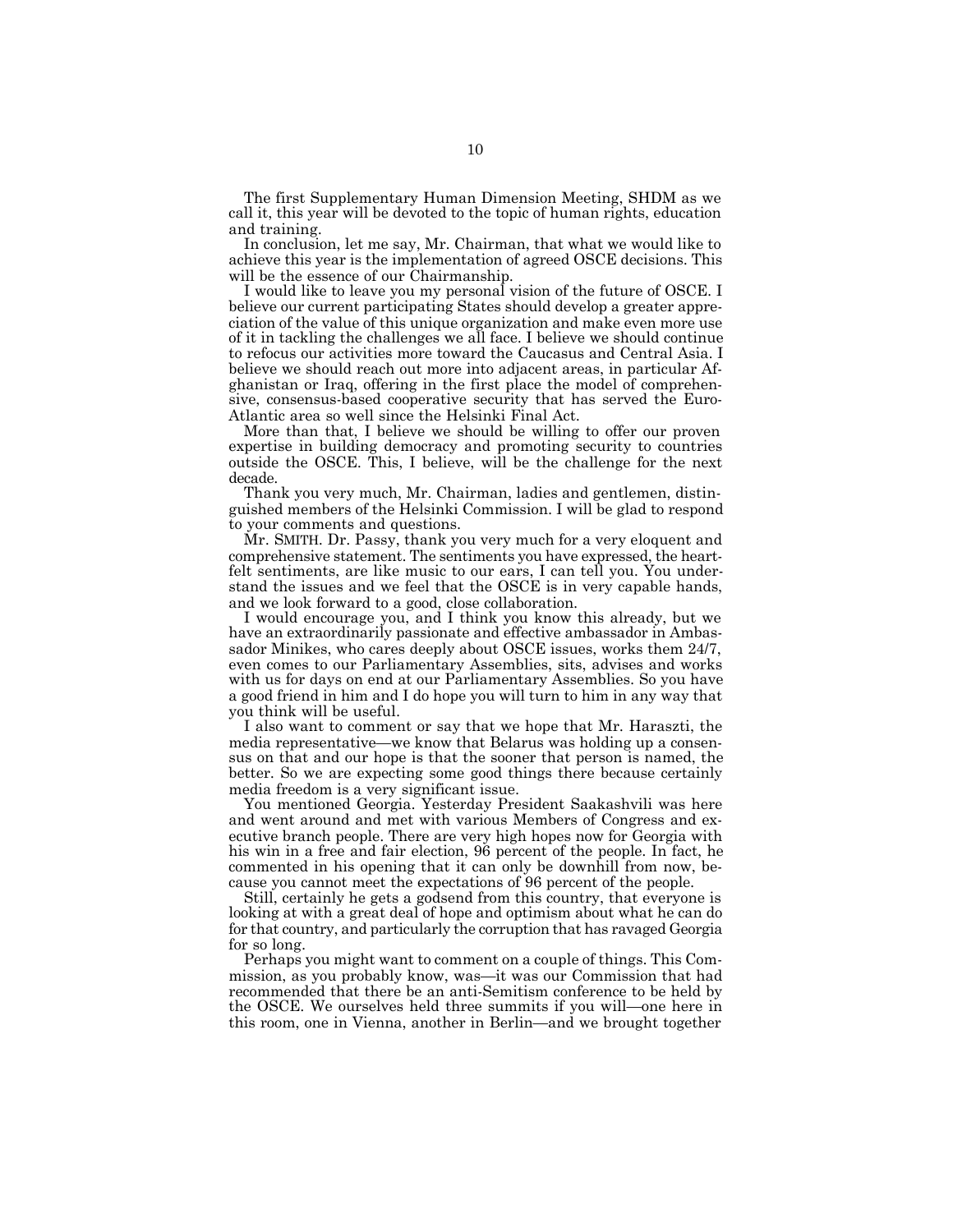some of the most thoughtful minds who gave us very disturbing information as to this rising tide of anti-Semitism in Europe, Canada and the United States.

I just want to convey to you, and I think you know this, just how strongly and passionately we feel that anti-Semitism and the fight, the combat, against anti-Semitism have to be of the highest priorities. "Never again" has to mean never again in all of its vicious manifestations.

So I do hope that you will use your leverage, your strategic position, as effectively as possible to mitigate these horrible crimes that are being committed against Jews.

Having said that, we have run into some reluctance at times to keep it separate and unique, this fight against anti-Semitism. There has been this move by some to fold it into the xenophobia and racism conferences and meetings. We think, as a Commission—and this is bipartisan, Democratic and Republican, and we believe this passionately that this needs to stay uniquely focused upon, because it is like a cancer that needs to be fought. Because it is so easily looked over, especially when there are differences, as our various meetings have suggested; when people who disagree with the politics of Israel use that as a pretext to allow their hate to manifest.

So I do hope that you will keep it separate and unique so that we can keep our eye on the ball collectively as nations.

On trafficking I think your point about destination countries is an excellent one. We found when we passed our trafficking legislation—I was the prime sponsor of it—that we have a serious destination problem here in the United States. According to the U.S. Department of State, 18,000–20,000 people are trafficked into the United States every year, many of those for forced prostitution. Our U.S. attorneys now have the tools to shut down and to liberate the women.

However, your point, I think, is well taken. It is not just countries of origination and transit—destination countries.

I would ask you to pay particular attention to Holland, where prostitution is legal, which is something I find wrong, but that is my view. Nevertheless, we have got this, and the line of demarcation between those who are trafficked and those who are prostitutes is a very thin one at best. Eighty percent of the women in the brothels in the Netherlands are foreigners. I do not think it is rocket science to suggest that many of those have been trafficked.

So countries of destination need to be looked at, as you have pointed out so eloquently, very carefully.

On Central Asia, if I heard it correctly when you spoke last week, you are planning a trip there. You did not say when, but maybe in the spring. I do hope that the sooner the better. Central Asia could benefit from your experience in Bulgaria, and your country's experience as they have not matriculated into democracies, that all of us had hoped for. So you might want to touch on that.

Finally, Belarus and Ukraine both have elections in October. Yesterday the International Relations Committee passed a bill that I had sponsored called the Belarus Democracy Act, designed to provide significant amounts of money and support to the civil society, free media, human rights groups, election monitoring.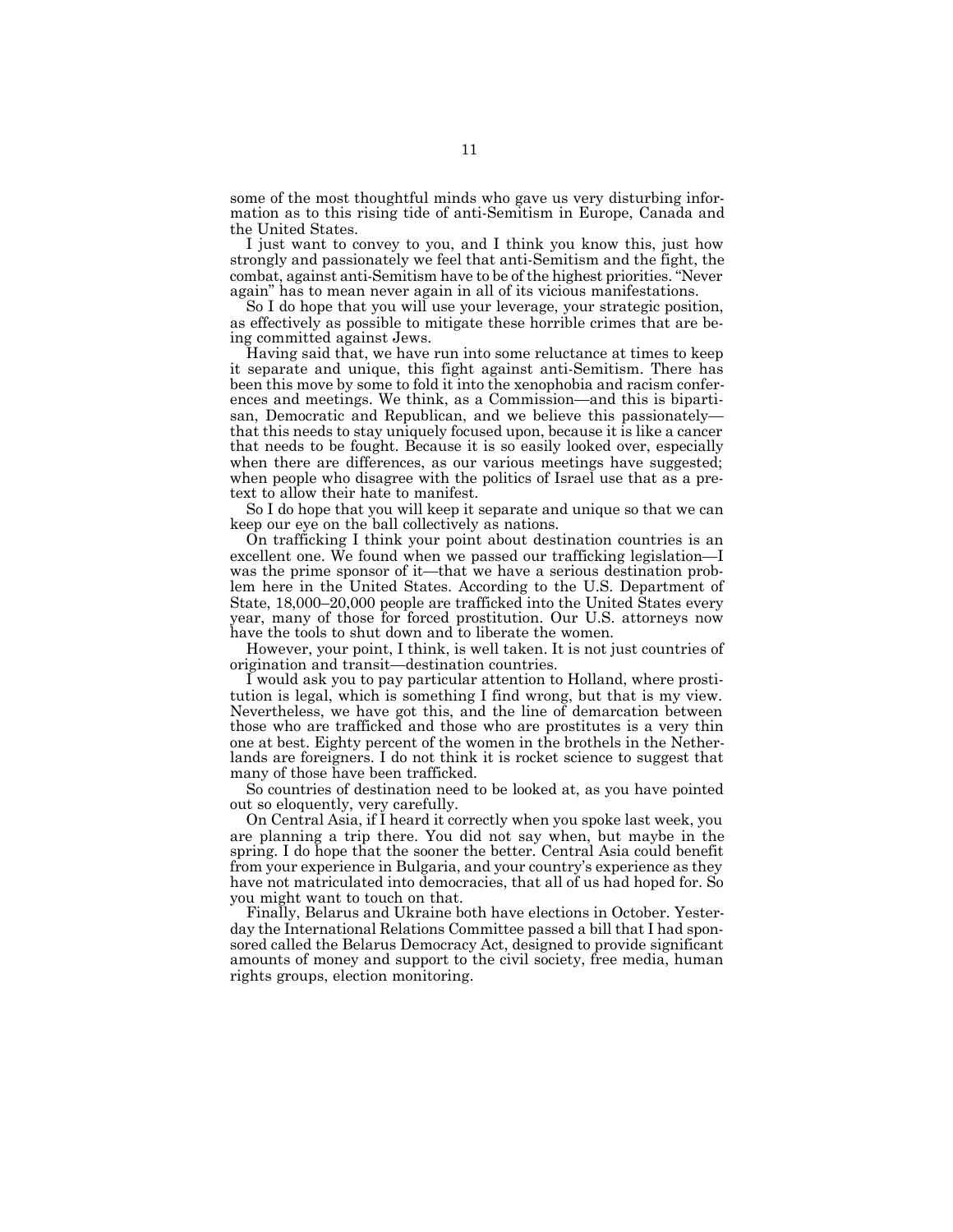You might want to touch on those two countries, because certainly, if what leads up to those elections is not free and fair, access to media, the outcome will be predetermined, even if on the day of the election there is at least the surface appeal of a free election. If you deny media access to the opposition candidates, you guarantee an outcome.

So you might want to touch on those, too, what the OSCE might do on Ukraine and Belarus, in particular Central Asia, like I said. If you could start by responding to the concerns about anti-Semitism, because we really believe after Berlin, there has to be a robust follow-up that does not quit as we go into the years.

Min. PASSY. Thank you, Mr. Chairman.

First, on anti-Semitism, this is something that is very foreign to my own country and to my own people. We do not understand in Bulgaria this phenomenon. Bulgaria has always been a country of tolerance and the Bulgarian people have always been people of tolerance. I can just mention a couple of examples.

In the beginning of the last century, when the Armenians were exiled, they found shelter in Bulgaria. When the White Russians were in trouble after the revolution in Russia, they again found shelter in Bulgaria. During the World War II, Bulgaria rescued 50,000 Bulgarian Jews and did not send any single one from our territory to the concentration camps. Today in our coalition government we have a junior partner that is a party that traditionally represents the Turkish minority in Bulgaria.

So this is a phenomenon that is very foreign to us, and you can rely on the very strong support of the Chairmanship to promote tolerance in all of its forms.

As far as the question on Ukraine is concerned, the Chairmanship intends to explore the opportunities for cooperation with Ukraine in the observation of the upcoming presidential elections. We consider that the involvement of the OSCE in the elections observation process is indispensable.

We hope that Ukrainian authorities will reiterate their support for the project with Ukraine in further improving the election process developed by the OSCE project coordinator in Ukraine.

Our Secretary General, Mr. Jan Kubis, is going to visit Ukraine shortly I have asked him to meet not only the Ukrainian leadership, but also the opposition in Ukraine. I know from personal experience how important it is for countries, when they have important visits from such organizations like OSCE, to be given the chance to meet both the opposition and the leadership.

You had also a question on Belarus. We, of course, are in progress with Belarus. I spoke with the Belarusian Foreign Minister a couple of times on the election and important issues in OSCE. The ODIHR will be observing the elections. We share the view that the necessary conditions for fair and democratic elections should be created, and we have to help the Belarusians to have free and democratic elections in the future.

Mr. SMITH. Mr. Cardin?

Mr. CARDIN. Thank you very much, Mr. Chairman.

If I could follow-up on the anti-Semitism conference, for one moment, in Berlin, we note that there will be action-oriented workshops that will allow participants to get involved in the nuts and bolts.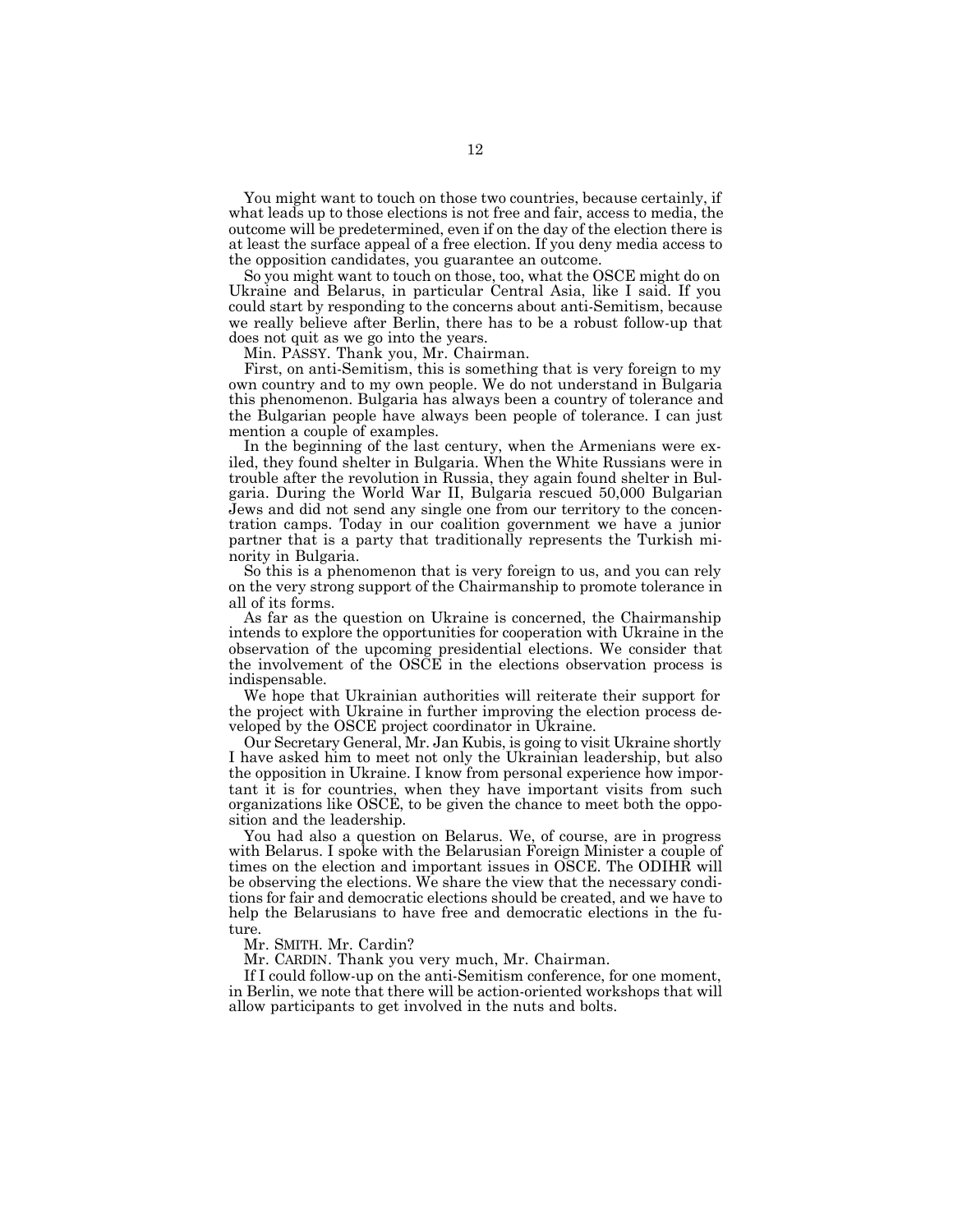I guess I would like to get your observations on the follow-up to Berlin. I think we are well under way in preparing a very successful conference. My expectation is that coming out of that conference will be specific recommendations, whether they relate to education or the way that we handle in our schools the Holocaust or whether it deals with passing certain laws in our countries dealing with hate crimes.

My question would be that we are not far away from the conference itself. What are you anticipating during your term as a follow-up to implement what comes out of Berlin?

Min. PASSY. The idea of the workshops is to define concrete steps, concrete measures. It will be very difficult to prejudge what will be the outcome of these workshops, but we believe that this is a working format to give a chance to go forward, and we believe that this might be part of the decisions of the Ministerial Meeting in Sofia.

We are very much focused on this Ministerial Meeting in Sofia, and we do hope to have a good Ministerial Meeting with documents to be accepted. Of course, we know that this is not an easy task and all of you know that our organization is working on a consensus principle. This is another question on which I elaborated in Vienna a couple of weeks ago: If our organization wants to go faster and to meet the challenges of the day in a more adequate manner, I do believe that we have to reconsider the consensus principle for making the decisions.

Mr. CARDIN. We have commented on your approach for majority rule, which we thought was a very bold statement that you made in Vienna. I am wondering if you got any reaction from any of your colleagues from that statement.

Min. PASSY. Of course I have to stress that this is my proposal. I am not speaking as a Chairman-in-Office in this case. Of course, we shall need the 55 countries to say, "Yes," before this becomes the decision of OSCE.

Mr. CARDIN. Mr. Chairman, I wonder how well we would do with consensus here in Congress. It might be an interesting concept. Of course, we would not have any chairmen, because we would never agree on that.

But in any event, let me move on to a second subject if I might, and that is to deal with the economic document that came out of Maastricht. Part of that was to fight corruption, with the expectation that member states will pass comprehensive plans to deal with corruption in their individual states.

My question is, you have put a priority on implementation. One suggestion that has been made for implementation is to get a high-level meeting of the ministers of justice or interior from the member states to work on ways to implement the commitment to fight corruption, learning from what other states have done. Are you anticipating that there would be such a meeting during your term in office?

Min. PASSY. We have not discussed this question in an OSCE format. This is an idea that we might pass.

Mr. CARDIN. Well, I would encourage you to look into that, because one thing that I have learned is that corruption is in every one of our states and that we need to be very vigilant in dealing with it, but there are some member states that have a long way to go. Corruption is rampant. I think having collective meetings on this may very well help give courage to some of our states that really need to make more progress in this area.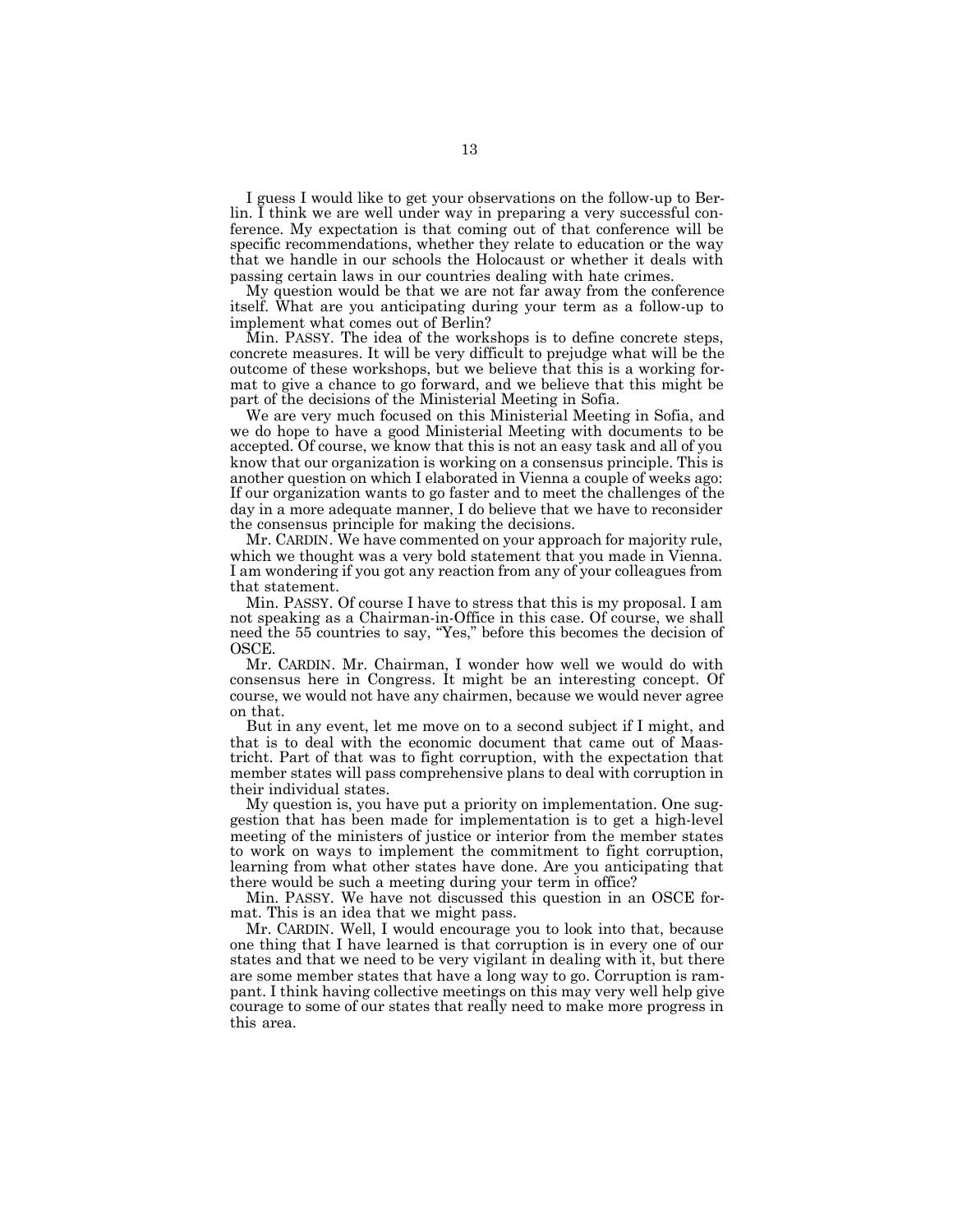Min. PASSY. What I can do is to pass the message and to ask for initial reactions.

Mr. CARDIN. Thank you.

On education, it is a bold statement, because it is an area that has not gotten much attention in OSCE. Education and training, I agree with you, is absolutely essential if we are going to be able to comply with OSCE principles.

We had a chance to visit a Roma camp and what the leadership in that camp is trying to do is to make it available for their children to be educated, which has not always been the case among the Roma minority.

Training becomes absolutely essential if we are going to be able to develop economies in countries in transition to meet the challenges in the OSCE commitments.

I just encourage you to proceed although it is a new subject for OSCE as far as the specific commitment, but if you have other ways in that you think that strategy can be advanced, please share that with us.

Min. PASSY. Thank you very much for this question.

Actually, one of the very concrete steps that we have in mind is a special conference on education which to bring all ministers for Central Asia. We are planning to invite all ministers of education from the Central Asian countries, members of the OSCE, and we are planning to have this in the first half of this year.

Mr. CARDIN. And let me talk about Chechnya for one moment. We have not put too much attention in this hearing on Chechnya. It has been an area of major concern for the U.S. delegation.

Can you share with us your observations, from the meeting with the foreign minister of Moscow, Russia, as to what is likely progress that can be made in regards to the Chechen conflict; an OSCE role in that regard?

Min. PASSY. The first thing that I would like to underline is that it was the Russian side that raised the question with Chechnya.

As I said during my recent visit to Moscow, we cannot expect miracles, but we have to start somewhere. We are discussing possible forms of OSCE re-engagement in the alleviation of the situation in Chechnya. I believe that the OSCE can contribute to this effect.

Foreign Minister Ivanov mentioned concrete projects. Of course, what will be the size and what will be depth of these projects we still have to decide upon. I do believe that the next and future Russian Government will follow up and this engagement of the Russian side will stay with the future governments.

Mr. CARDIN. I would hope that you would keep our Ambassador informed on the progress or lack of progress in Chechnya, because we very much get our information from our Ambassador as to how useful it is for us to continue to raise these issues at OSCE Parliamentary Assemblies. Before Edinburgh, we would like to get at least the most updated information about what is happening in Chechnya regarding OSCE.

So if you could keep us apprised, we would very much appreciate that.

Min. PASSY. I will keep you informed on the progress when we have progress, and if we have progress I will keep you informed both through our Ambassadors in Vienna and our Ambassador here in Washington.

Mr. CARDIN. Thank you.

Thank you very much, Mr. Chairman.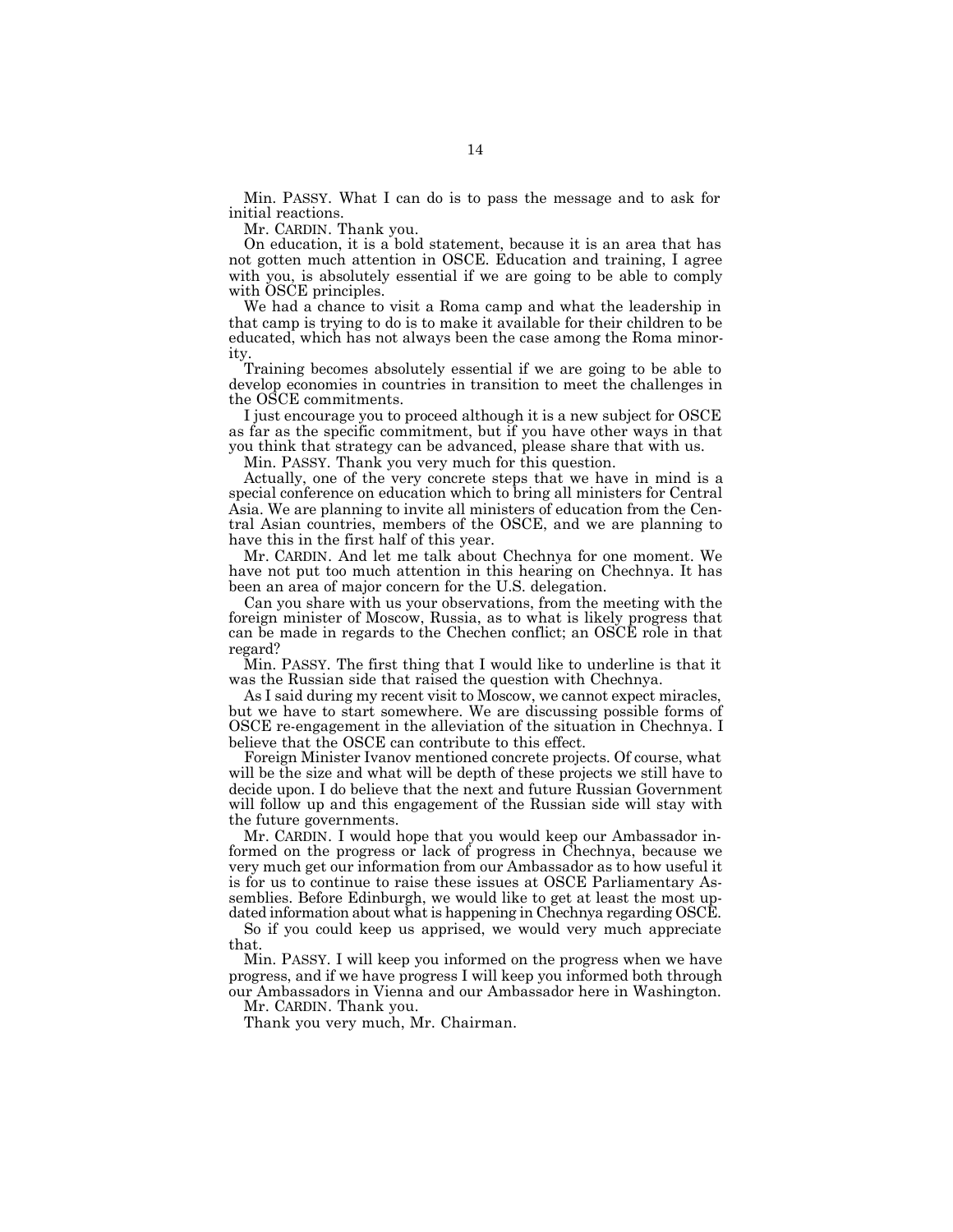Mr. SMITH. Let me just ask you, Dr. Passy, both Mr. Cardin and I had a number of bilaterals during our most recent trip. One of those was with the French Ambassador, during which we got into Holocaust remembrance and the teaching of Holocaust remembrance in schools.

I heard something that I had not heard before: that some teachers were fearful of teaching because of retaliation from students. The other point was that some of them simply would not do it because they do not believe in it or they are antagonistic toward remembering the Holocaust.

I would hope that with the upcoming meeting in Berlin, that is something that might be looked at, that this reluctance, this teaching of history—I mean, the deniers are out there, we know. They have been making those sickening bogus claims for years.

But to have people who are teaching children embracing that or refusing to teach what actually occurred is a breach of justice, I think, and contributes to an ongoing tolerance of anti-Semitism I would ask you to take a look at that at Berlin, if not before, leading up to it.

Secondly, I would just like to ask you about—we were led to believe that those last few camps of internally displaced persons in Ingushetia will be closed this spring and their inhabitants will be, quote, "encouraged"—we know what that means, compelled—to return to Chechnya. What can the OSCE do to urge the Russians not to forcibly return individuals or to create circumstances where return is the only option?

Having said that, at the Maastricht Ministerial Meeting, the U.N. Guiding Principles on Internal Displacement were characterized as a useful framework for the work of the OSCE, and I wonder if they might be applied, those principles, to those individuals who are on the verge of being compelled to return to Chechnya.

Min. PASSY. On the Holocaust, thank you very much for this idea. I will follow up on that, and we shall come back to you, maybe before the conference if not immediately after it.

On Ingushetia, OSCE as such knows very little about what is going on after the closure of the mission there. As we know, the United Nations are working there and we are planning to discuss with the United Nations how we can cooperate in this area. So I can be more specific on that after an inquiry with the United Nations.

Mr. SMITH. It would be appreciated if you could get back to us, and if we could work with you on that, because we have had a number of hearings over the years on Chechnya and on IDPs and on refugees. In fact, we had Yelena Bonner twice testify when the war in Chechnya was in its worst stages and they continue to be the victims of that terrible conflict.

I know your time is getting close because you have to go over to the State Department, but I would like to ask you a couple of questions regarding Kosovo. Our Commission recently met with Archbishop Artemije. He made a very powerful case, with an enormous amount of supporting documentation, that there is a systematic destruction of churches and monasteries of Orthodox Serbs in Kosovo.

Our Commission—and I know you would agree—takes the view that whether it be Serb, Orthodox, whether it be Islam, no matter what the faith is, tolerance and respect for houses of worship, monasteries, temples, mosques, is absolutely paramount. To look at these numerous leveled churches and monasteries was devastating.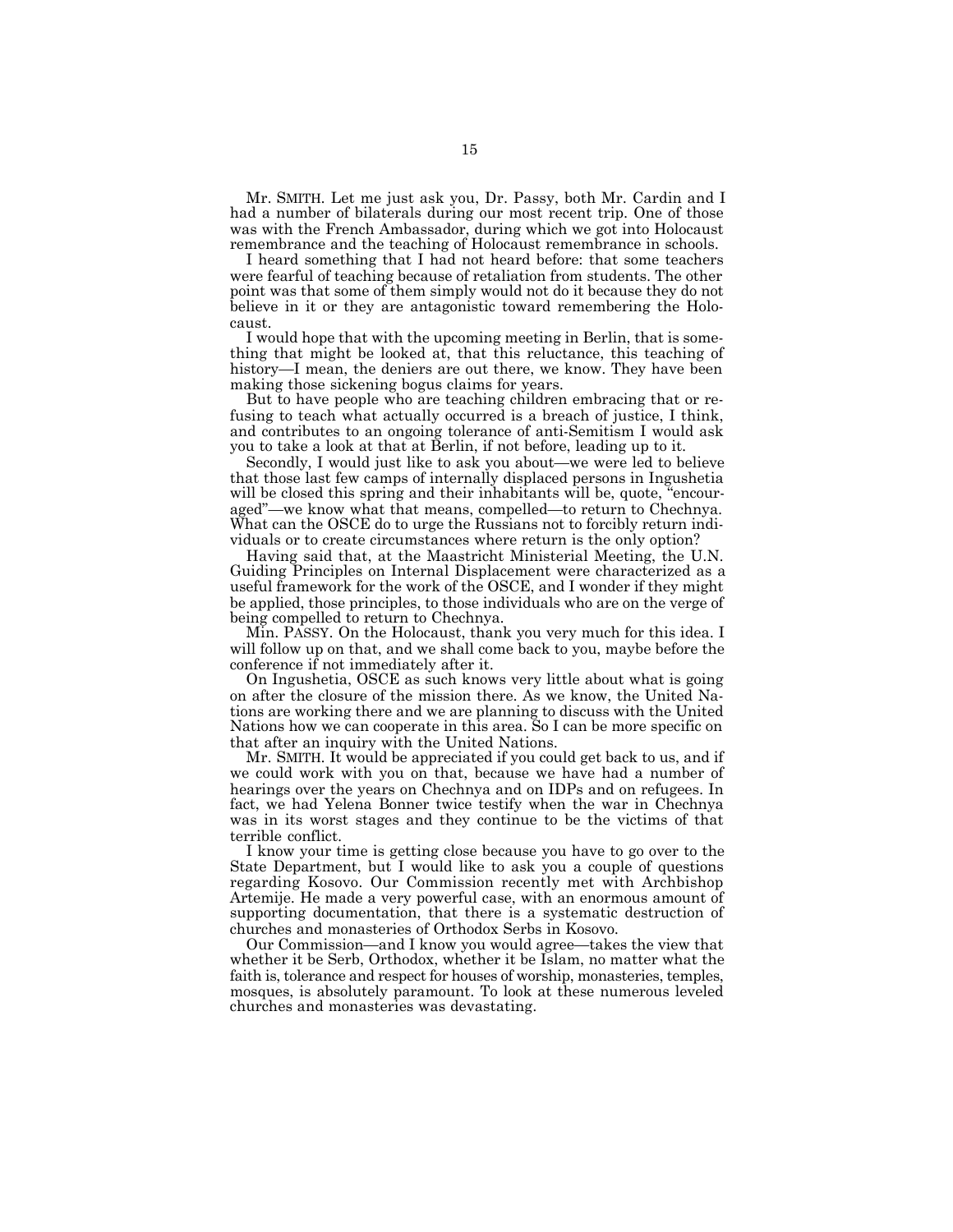Now, I know that the international community is aware of it, in fact, Mr. Cardin and I brought this up when we visited NATO, but there seems to be a lackluster response. I would ask you, as chair-in-office, to take a look at the situation in Kosovo—maybe you would want to respond.

We were all gung-ho on liberating Kosovo from Milosevic, but when there is a repression that goes the other way, we have got to be equally vigilant and outspoken in defense of innocent victims, in this case the Orthodox Serbs in Kosovo.

If you could respond or get back to us on that, we would appreciate that, because we have to be fair and evenhanded. The OSCE plays that, a spectacularly important role in terms of being there for everyone and not taking sides.

Min. PASSY. Thank you very much, especially on the churches.

Bulgaria as such was concerned about the future of the churches and the situation of the Orthodox churches in Kosovo. During our term on the Security Council, Bulgaria made an amendment to one of the resolutions in which it was specially passed text for the churches in Kosovo.

But whether OSCE as such may have some role in this process, we shall have to get in touch first with UNMOVIC [ United Nations Monitoring, Verification and Inspection Commission], and I believe that after that I can be more concrete on that.

Mr. SMITH. I appreciate that.

Just one final question and then I will turn to Mr. Cardin for any concluding remarks or questions. You talked about policing, and certainly the OSCE is playing a very good role.

We had found in trafficking—and I know you know this as well—that policing is our Achilles heel. It is at that level of government, law enforcement, that if you have corrupt officials, policemen on the take, the efforts to mitigate and end trafficking are hampered.

You might want to comment on what can be done. I know there is training going on in a number of our OSCE countries of police, human rights training in general, anti-trafficking training in particular. But how do we weed out those—especially those that are not recruits and going through the police academies—those who are corrupt and are a part of the problem and not part of the solution?

Min. PASSY. Maybe the most important thing is cooperation between the different police authorities in our countries. Our cooperation under the framework of the European Union, cooperation under the framework of OSCE, under the framework of NATO, under the framework of Europol, of Interpol, etc.

International cooperation is the key to the success of our efforts. So from this point of view, I believe that establishment of important agencies—representation of important American agencies on the Balkans may be of great support to this process.

Mr. SMITH. Mr. Cardin?

Mr. CARDIN. Well, let me just thank you for your time.

I really do hope that the decision on the Representative on Freedom of the Media gets resolved. I see this document that was put out by OSCE, it looks like today, that gives until March 7, I take it, for the objections to be raised without identification of country.

I think there comes a time where you need to look at a procedure that requires the country to oppose openly if they are going to oppose, rather than being able to do it just through these informal ways of blocking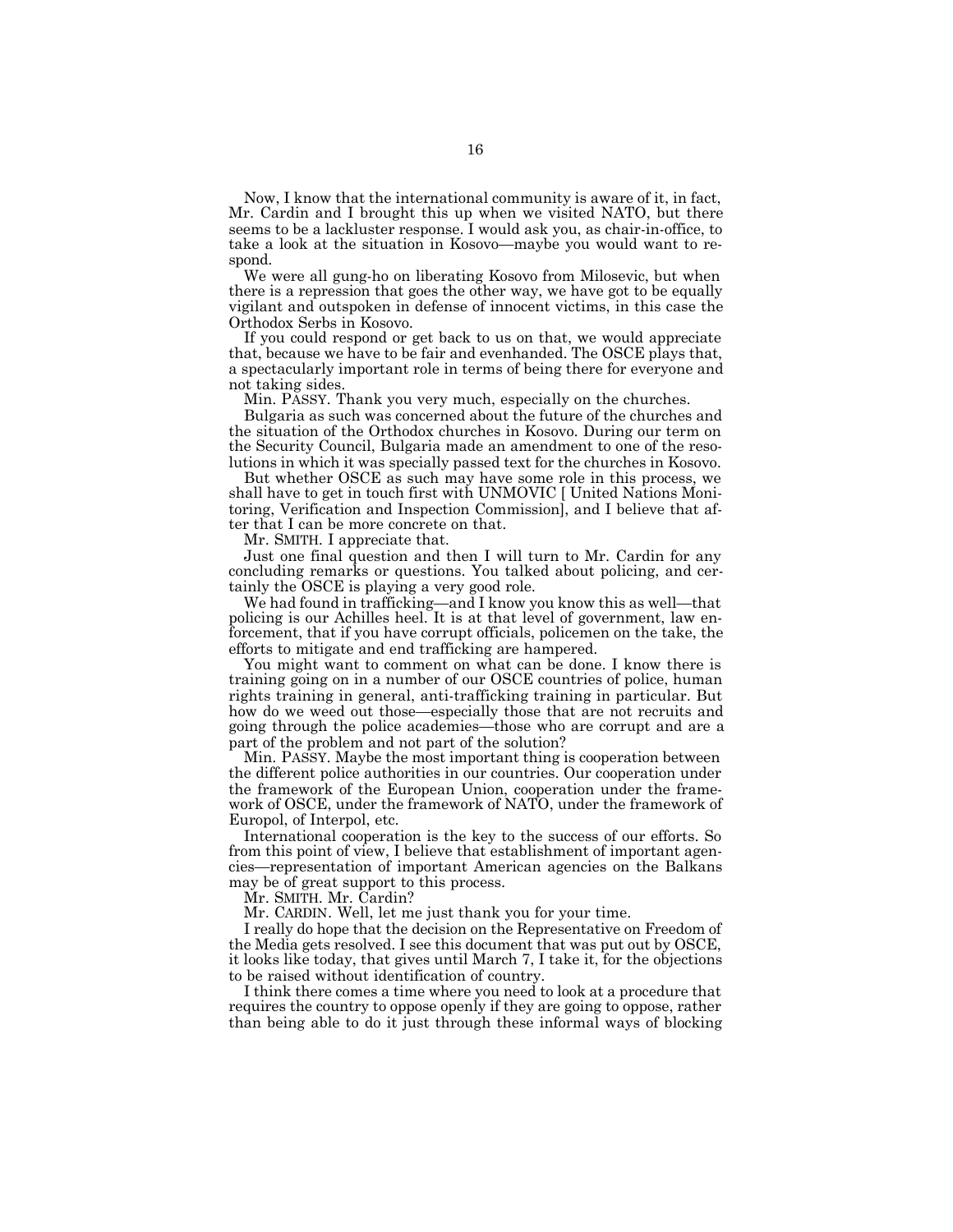any action in the OSCE, I just encourage—this is a very important position that needs to be filled, and there seems to be strong agreement as to the person that should be occupying this position, and I would just urge you to do everything in your power to complete this appointment as quickly as possible.

Min. PASSY. Well, thank you very much. I absolutely agree that this is a key appointment for the future of freedom of the media, I would say, in the OSCE area. It was a very difficult problem that we faced—it was difficult for us when we took the Chairmanship on January 1 of this year. This was one of the difficult problems.

However, I have to say that we are thankful to a number of governments. I had several telephone calls with my colleagues and counterparts and our Ambassador in Vienna and our special representative on his level. I have to say that I am thankful to a couple of governments that agreed to withdraw their reservations to this candidacy.

But let us reserve the final evaluation until March 7, because we still have some formal time for objections.

Mr. CARDIN. I hope it works out.

There is one subject we have not covered today but I want to make sure I at least put on the record, because it is extremely high priority for our mission. That is the compliance with the war crimes tribunal and the apprehension of the indictees that have not yet been turned over to The Hague.

Just to report to you that we did have discussions in Brussels with our representatives at NATO and other countries in NATO and underscored the importance of this subject. I am just pleased to report I think there is an understanding of how important it is for the indictees to be turned over to The Hague, and that plans are still very active in that regard. Anything OSCE can do to complement and work in reinforcing that message is going to be very welcomed.

Min. PASSY. Thank you very much. You can rely on the chairmanship in this respect.

You certainly know that OSCE is very active on the Balkans and this is proven even by the fact that 60 percent of our budget is invested in the Balkans. We have six missions in five countries, so these missions are tasked to cooperate and during this Chairmanship they will be encouraged to cooperate in this respect—strongly encouraged.

Mr. SMITH. Thank you, Mr. Cardin.

Dr. Passy, again, we are fortunate to have—or the OSCE is fortunate to have you as the Chair-in-Office. This Commission looks forward to working with you. We are again grateful to have you here, but more importantly to have you in that very strategic position.

Thank you to your colleagues for being here.

I know you have to get over to the State Department, so we will have to adjourn the hearing, although we have many more questions.

Min. PASSY. Thank you very much.

It is more than a pleasure to work with the Helsinki Commission here in Washington. If you permit me now to change my hat and switch from the OSCE to national capacity, will you allow me to recognize the efforts of your Commission by offering our special medal, which is to recognize the 100th anniversary of the American-Bulgarian diplomatic relations to you both, the Chairman and the Co-Chairman of the Commission

Mr. SMITH. This hearing is adjourned.

[Whereupon, at 11:45 a.m., the hearing was adjourned.]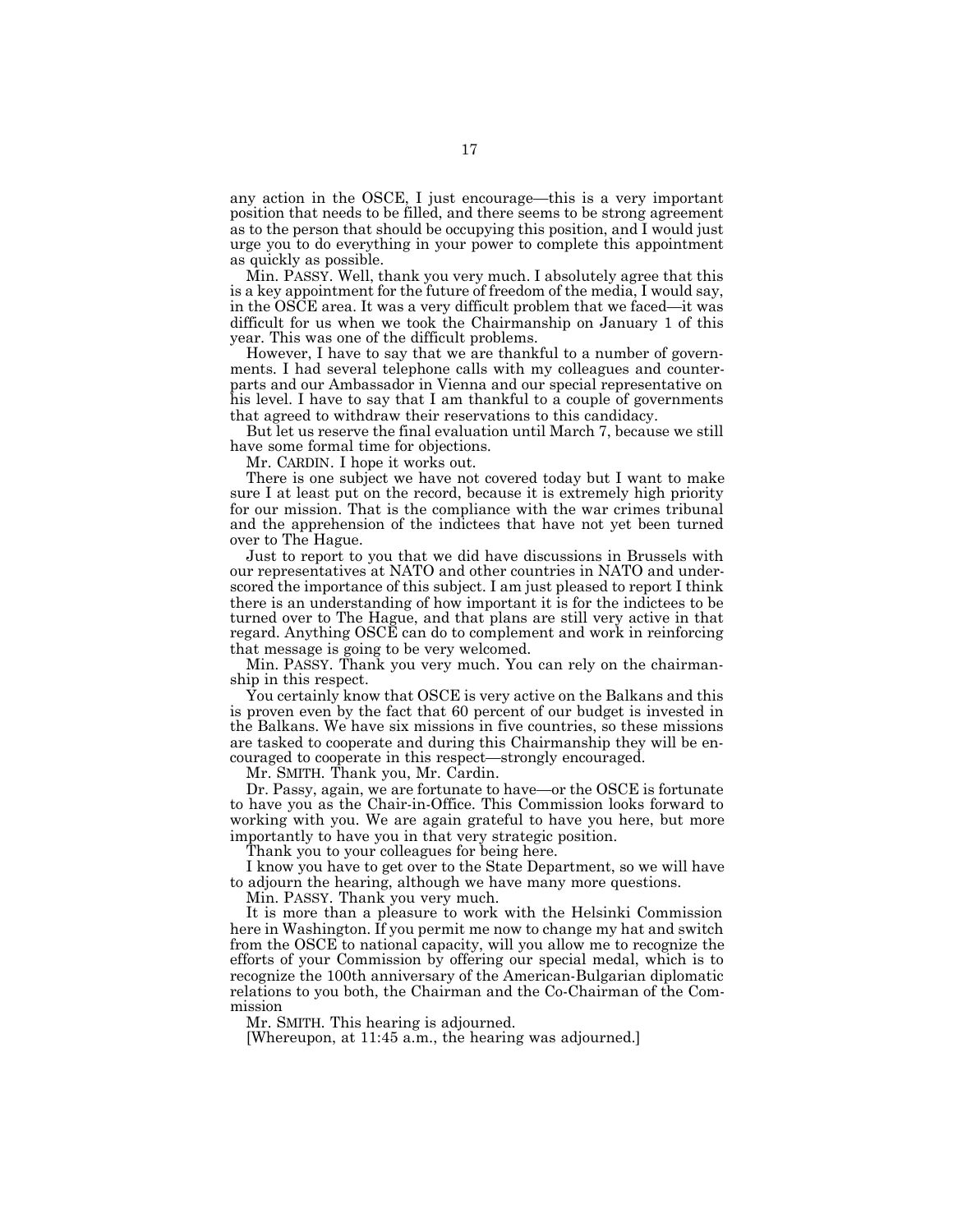#### **APPENDIX**

#### **PREPARED STATEMENT OF HON. BEN NIGHTHORSE CAMPBELL, CO-CHAIRMAN, COMMISSION ON SECURITY AND COOPERATION IN EUROPE**

Mr. Chairman, it is appropriate that the Commission's first hearing of 2004 should feature Bulgarian Foreign Minister Passy in his capacity as Chairman-in-Office of the Organization for Security and Cooperation in Europe (OSCE). It is important that the Commission maintain good lines of communications with the political leadership of the organization, as we seek to encourage participating States to abide by their OSCE commitments. Minister, I am pleased to welcome you to the Commission and appreciate the emphasis you intend to place on implementation during your chairmanship.

As President Gerald Ford observed in signing the Helsinki Final Act, "history will judge this Conference not by what we say here today, but by what we do tomorrow—not only the promises we make, but by the promises we keep."

Your presence here today is an illustration of the impact that the Helsinki Process has had for millions of individuals who lived under the yoke of brutal regimes. Bulgaria's national experience makes it uniquely positioned to aid those in the OSCE region who have yet to be freed from repression. In the extreme are cases such as Turkmenistan and Belarus, where unchecked dictators use the full force of the state to repress expressions of opposition. The same can be said for others in Central Asia who blatantly disregard their OSCE commitments.

Russia presents a very mixed picture. This Commission has attempted to keep a focus on the deplorable human dimension of the war in Chechnya now stretching into its fifth year. Chairman Smith and I recently co-authored an op-ed published in Moscow on Russia and the OSCE. Frankly, it is confounding why the Russians are not playing a productive role in the organization. The OSCE provides an ideal framework for advancing democracy, human rights and the rule of law—one that the Russians should embrace.

Ukraine also is a tough nut, especially with respect to democratization and rule of law. With critical elections slated for this Fall, there are already enough disturbing developments to warrant our concern and attention. This Commission will continue to press Kiev to implementation its OSCE commitments, throughout the election period and beyond.

Mr. Minister, as you lead the OSCE, please don't discount the positive role Bulgaria can and should play in advancing the principles that ultimately freed you countrymen from repression.

As the Senate sponsor of a resolution passed earlier this Congress condemning anti-Semitism and advocating a special OSCE focus on this phenomenon, I appreciate you leadership in preparing for the follow-up conference to be convened in Berlin in April. Anti-Semitism and related violence cannot and must not be ignored.

Mr. Minister, as the OSCE approaches its 30th anniversary, we would do well to heed President Ford's admonishment. Bulgaria has a unique opportunity to lead by example. Bulgaria has come a long way and we look forward to continued efforts to overcome the legacy of the past, including protecting the rights of minorities, including the Roma, and instituting appropriate safeguards to prevent arms transfers to rogue regimes, including Syria.

Mr. Minister, I wish you success in the challenging months ahead. Thank you, Mr. Chairman.